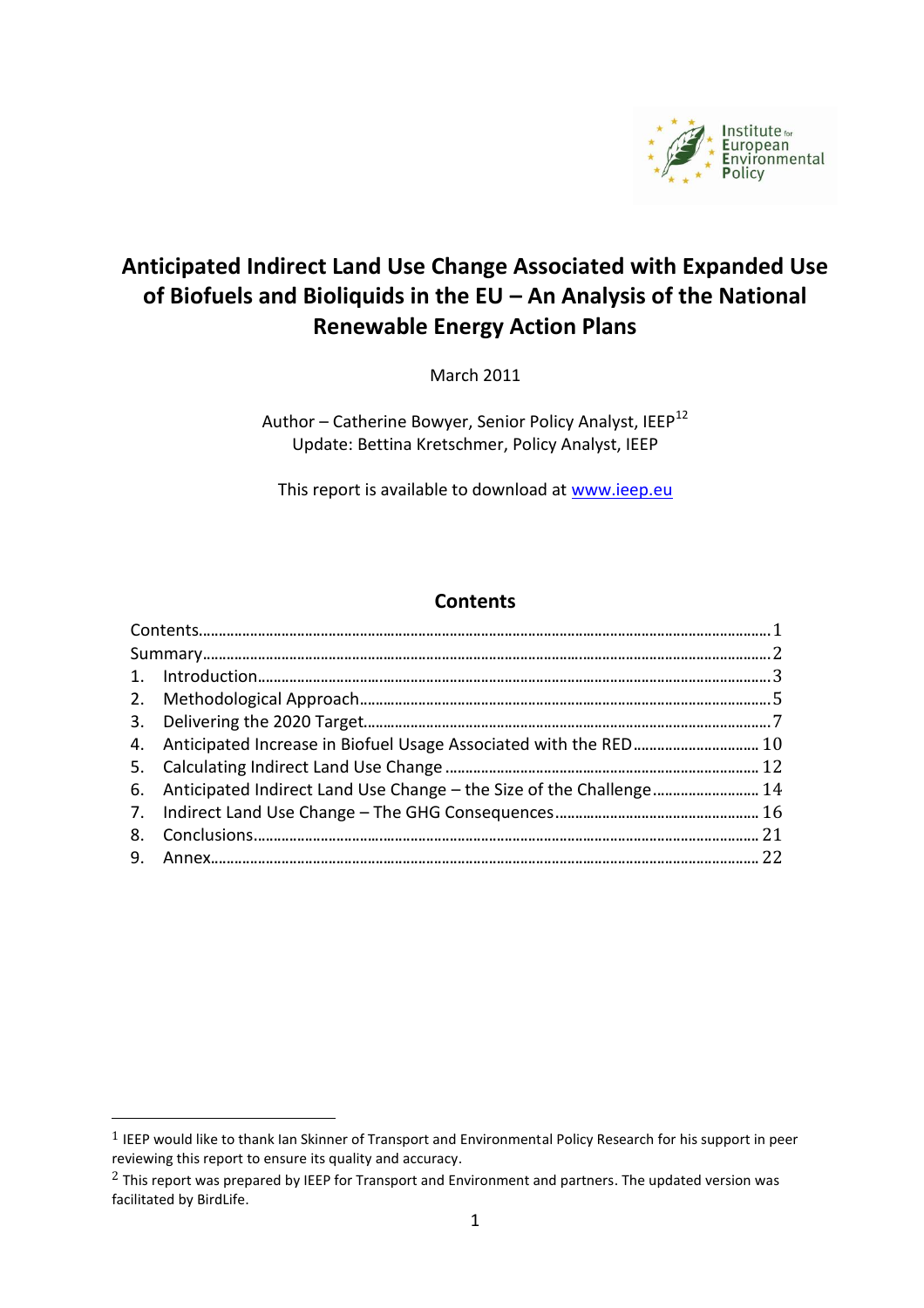#### <span id="page-1-0"></span>**Summary**

- This study represents an extension of an earlier November 2010 analysis and estimate of the effects of Indirect Land Use Change (ILUC) associated with the increased use of conventional biofuels that EU Member States have planned for within their National Renewable Energy Action Plans (NREAPs). These documents specify how European governments plan to deliver their transport targets under the Renewable Energy Directive (RED). 27 NREAPs, covering all EU Member States, have been analysed in this study. ILUC effects have been calculated using recently released studies by the European Commission.
- The RED target, for 10% of transport fuel to be from renewable sources by 2020, is anticipated to stimulate a major increase in the use of conventional biofuels up to 2020, contributing up to 92% of total predicted biofuel use or 27.3 Mtoe in 2020. This would represent 8.8% of the total energy in transport by 2020; 72% of this demand is anticipated to be met through the use of biodiesel and 28% from bioethanol.
- Member States are anticipating importing significant proportions of these fuels and their associated feedstocks. Figures reported equate to 44% of bioethanol and 36% of biodiesel in 2020. However, actual imported levels of feedstock are anticipated to be higher as it is unclear whether the imports anticipated by Member States refer to feedstock for 'domestic' processing into biofuels as well as imports of processed biofuels.
- Bioliquids are also an important element of future bioenergy profiles for some Member States. However, the state of information concerning the feedstock basis for these is often incomplete and bioliquids are, therefore, not included in this analysis.
- It is predicted that, compared to 2008, in 2020 an additional 17,196 Ktoe of biofuels would be used and sourced from conventional sources, ie primarily food crop based feedstocks; this can be considered to be additional demand stimulated by the RED.
- Using currently available data, this additional demand for these fuels is anticipated to lead to between 4.7 and 7.9 million ha of ILUC, ie an area equivalent to just larger than the Netherlands to just under that of the Republic of Ireland.
- This additional ILUC was calculated to result in emissions of between 50 and 83 million tonnes of  $CO<sub>2</sub>$ equivalent (MtCO2e) on an annualised basis, ie between 1003 and 1668 MtCO2e in total.
- Under the RED biofuels must deliver a required level of GHG savings relative to fossil fuels to count towards the targets. Even when this saving is taken into account, total additional GHG emissions from increased biofuel use, taking account of ILUC, are between 313 and 646 MtCO2e (for the period 2011 to 2020) or between 31 and 65 MtCO2e annually. The latter equates to up to 14% of emissions from EU agriculture in 2007 or 7% of total transport emissions. Put another way this would be equivalent to between 14 and 29 million additional cars on the road across Europe in 2020.
- Based on this assessment, and the assumptions adopted, use of additional conventional biofuels up to 2020 on the scale anticipated in the 27 NREAPs would lead to between 81% and 167% more GHG emissions than meeting the same need through fossil fuel use.
- This analysis was based on what were considered the most appropriate assumptions using the evidence and models available at the time of drafting. However, sensitivity analysis shows that even with far lower estimates of ILUC arising per unit of additional biofuel consumption and of GHG emissions per unit area of ILUC the use of conventional biofuels envisaged in the NREAPs fails to deliver the reduction in GHG emissions required under the RED, and leads to an increase in GHG emissions overall.
- This analysis underlines the need to address the question of ILUC as a priority for biofuels policy and to include ILUC in the criteria for assessing whether biofuels should count towards the delivery of targets under the RED for 2020 and, more generally, for EU European climate change mitigation goals. Moreover, it also raises urgent questions about the appropriateness of projected levels of conventional biofuel use by Member States in 2020. Many have focused little effort in their NREAPs on promoting advanced biofuels or pursuing a greater efficiency in their transport sector so as to reduce the overall climate burden.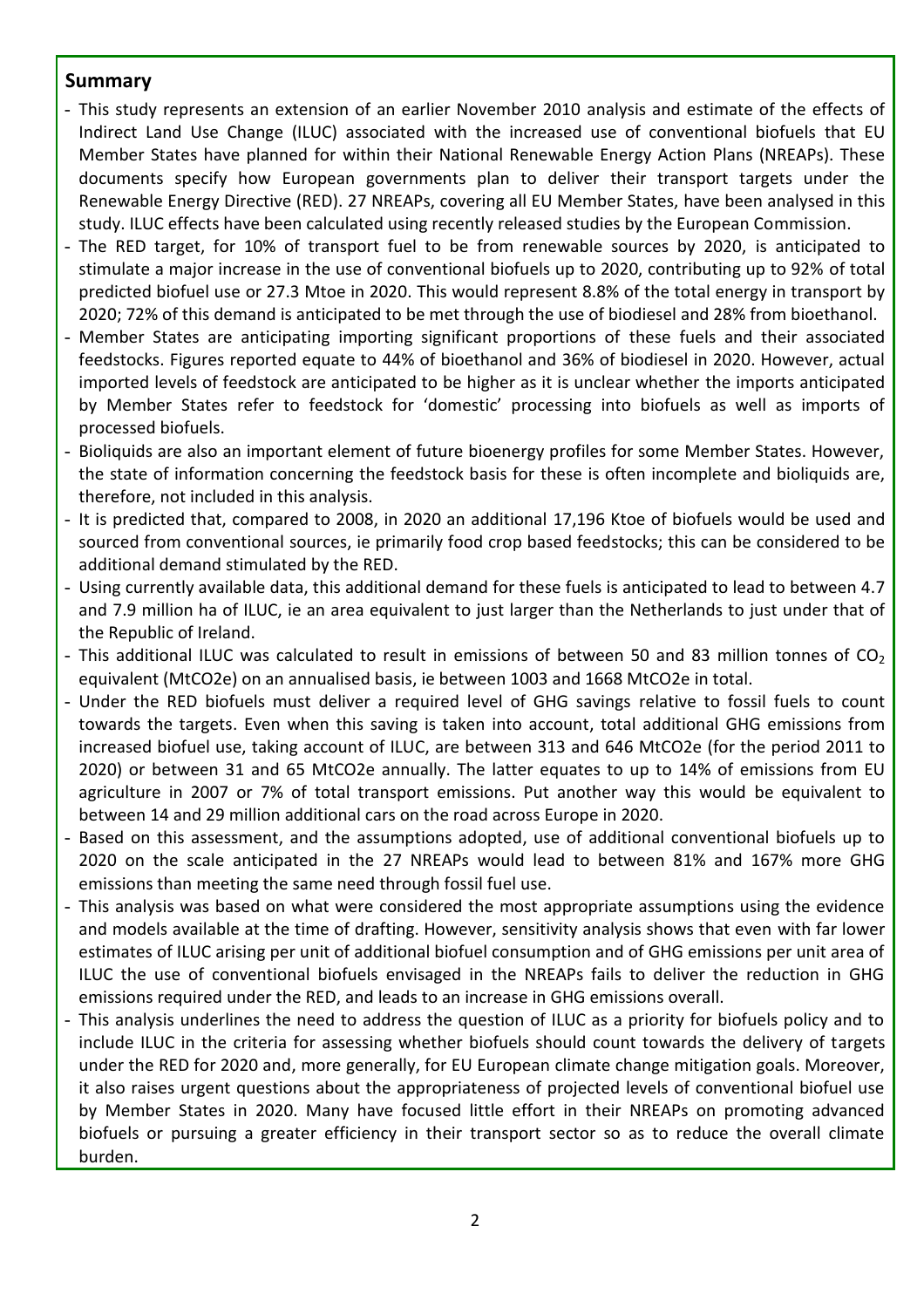# <span id="page-2-0"></span>**1. Introduction**

 $\overline{\phantom{a}}$ 

The EU Renewable Energy Directive, RED, on the promotion of the use of energy from renewable sources<sup>3</sup> (Directive 2009/28/EC) is a powerful measure at the heart of European energy and climate policy. It sets two targets aimed at the promotion of renewable energy. The first requires the delivery of 20% of total energy from renewable sources by 2020, with the level of effort differentiated across the Member States. The second specifically promotes the use of energy from renewable sources within the transport sector, requiring 10% of all transport fuels to be delivered from renewable sources by 2020 in every Member State. When the Directive was adopted, it was unclear precisely what technologies and approaches would be adopted by the Member States in order to deliver these targets. To reveal these, and that they are open to scrutiny and monitoring, the RED also explicitly requires that each Member State produce a National Renewable Energy Action Plan (NREAP).

The NREAPs are critical to understanding the anticipated consequences associated with meeting the EU RED targets. As of mid October 2010 23 Member States<sup>4</sup> had submitted their NREAP to the Commission. An initial analysis was published by IEEP in November 2010 based on these NREAPs to ascertain the characteristics of the demand generated by the targets in one important area: the anticipated use of biofuels. This revised version of the report has updated the analysis to encompass all 27 NREAPs by now including the recently submitted NREAPs by Belgium, Estonia, Hungary and Poland.

To deliver the RED transport target there are a number of potential technologies available to Member States:

- use of conventional, also known as first generation, biofuels;
- use of advanced biofuels. These are specified within the RED under Article 21.2 as those derived from wastes, residues, non-food cellulosic material, and lignocellulosic material and count double towards the delivery of the 2020 transport target;
- efficiency gains within the transport sector that reduce fuel needs, therefore, the overall quantity of renewable energy needed to meet the target; and
- the electrification of the transport system, utilising renewable electricity.

Meeting the RED target for transport is anticipated to increase the demand for conventional biofuel feedstocks<sup>5</sup>. Moreover the RED is an important element of the EU's efforts to reduce greenhouse gas (GHG) emissions. As a consequence the RED specifies sustainability criteria intended to both limit the consequences of direct land use change<sup>6</sup> associated with expanded

<sup>3</sup> Directive 2009/28/EC can be downloaded a[t http://www.energy.eu/directives/pro-re.pdf](http://www.energy.eu/directives/pro-re.pdf)

<sup>4</sup> Austria, Bulgaria, Cyprus, Czech Republic, Denmark, Finland, France, Germany, Greece, Ireland, Italy, Latvia, Lithuania, Luxembourg, Malta, Netherlands, Portugal, Romania, Slovakia, Slovenia, Spain, Sweden and the UK

<sup>5</sup> These include commodities such as oil seed crops including rape seed and soy, palm oil, wheat, maize, sugar cane and sugar beet.

 $6$  The RED specifies that biofuel feedstocks used to comply with the EU targets must not be grown on land that held certain environmentally sensitive characteristics after January 2008, ie that is considered highly biodiverse or a significant carbon store. Article 17 of the Directive specifies the land uses to be protected. As a consequence these land uses should be protected from being directly converted to feedstock production to meet expanded EU demand.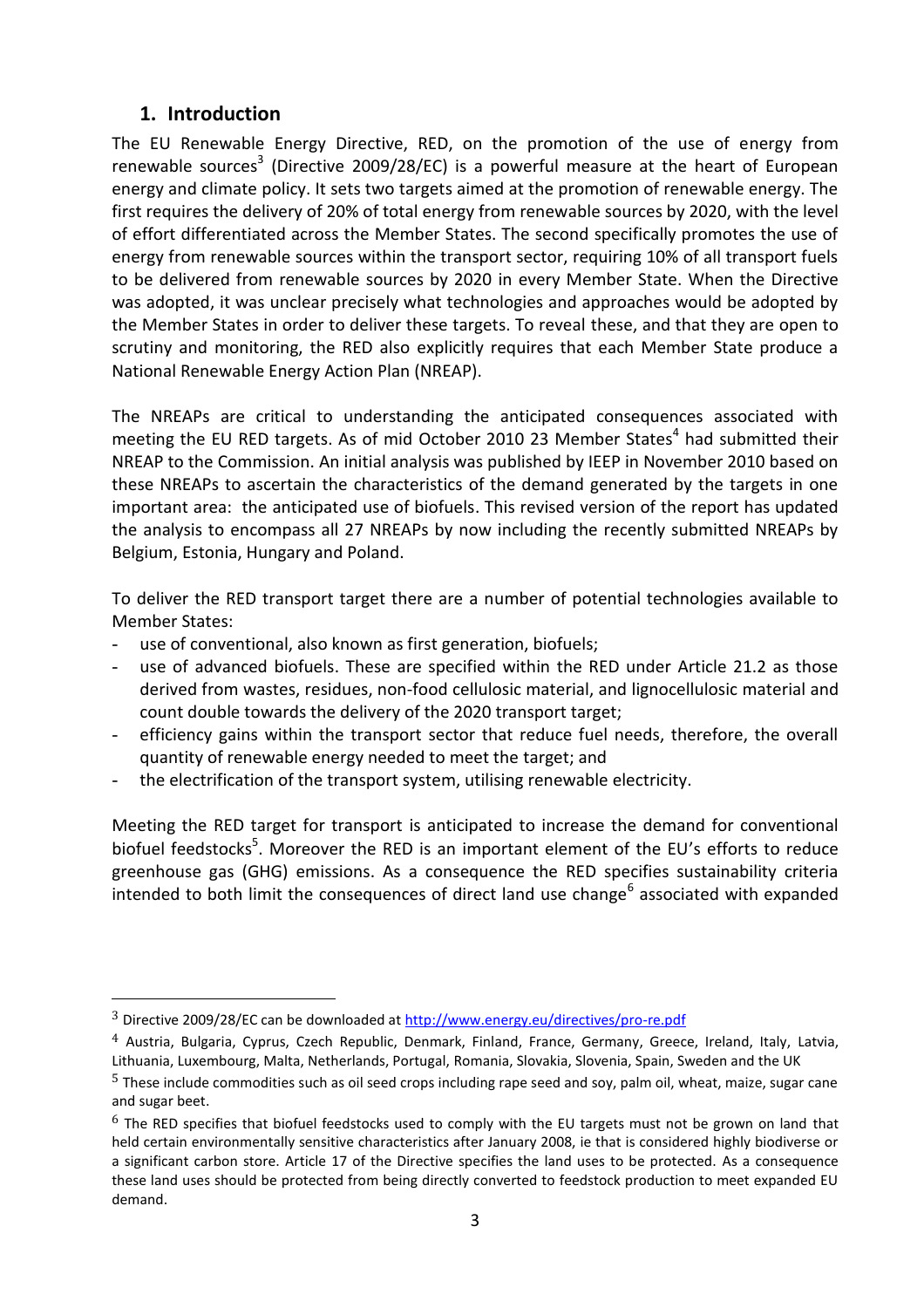demand for feedstocks and requires minimum (GHG) savings to be delivered by all biofuels used to meet the EU targets<sup>7</sup>.

*While the RED specifies mechanisms for dealing with direct land use change arising from the cultivation of feedstocks, it as yet fails to take into account indirect land use change (ILUC*). ILUC is generated by the elevated demand for agricultural commodities as a consequence of biofuel consumption. When biofuels are grown on existing arable land, which will often be the case, ILUC can occur elsewhere, either in the same country or in other parts of the world. This is because current demand for food and animal feed may well remain unchanged and cannot be assumed to fall. As a consequence pre-existing agricultural production can be displaced into new areas. This displacement will cause some new land to be brought into arable production, possibly far from the area in which the biofuel feedstock is being grown, potentially impacting grasslands, forests or other natural habitats. *The expansion in the area of cultivation leads to land use change, which is associated with significant GHG emissions as a consequence of the release of carbon locked up in soils and biomass. Moreover the expansion in cultivated area and more intensive use of agricultural land can pose a potentially significant threat to biodiversity globally.* For the RED Directive to deliver the intended goal of contributing towards the EU's effort to combat climate change the additional GHG emissions from ILUC would need to be controlled, ensuring they are less than the savings in direct emission reductions delivered by biofuel use.

*Given the information held in the NREAPs and ongoing work to determine the ILUC impacts associated with biofuel use in the EU, it is now possible to estimate the ILUC consequences associated with an individual Member State's biofuel demand driven by the 2020 targets. This paper presents the findings of such an analysis now based on all 27 NREAPs.* The aim of this exercise is to help inform debate on ILUC and its consequences. This was intended to support the Commission's work on ILUC. The Commission is currently finalising an impact assessment continuing to gather evidence on ILUC and evaluating potential policy options to be completed by July 2011<sup>8</sup>. Reviewing various studies, a recent report for the European Parliament (EP) confirms that the scientific evidence clearly demonstrates the detrimental effects of biofuelinduced land use change on the lifecycle emissions of biofuels<sup>9</sup>. The EP report misrepresented our findings from chapter 7 on total additional net emissions from increased biofuel use, taking account of ILUC, stating that given our report's lower emissions estimate, biofuel use would 'still allow for a significant GHG reduction compared to fossil fuels' (p47), which is not correct as seen in chapter 7. This misrepresentation may have been due to the wording used in the November 2010 version of this report. The relevant section in chapter 7 has now been clarified.

 $7$  The RED Article 17.2 requires that biofuels and bioliquids used to meet the EU targets or that are subsidised by Member States deliver a 35% GHG saving compared to the use of fossil fuels (this applies from December 2010 when the EU Directive must formally be transposed by the Member States). The required level of saving rises to 50% from 1 January 2017 and 60% from 1 January 2018 for fuels produced by installations that started production after January 2017.

<sup>8</sup> European Commission (2010). Report COM(2010) 811 final from the Commission of 22 December 2010 on indirect land-use change related to biofuels and bioliquids[, http://eur](http://eur-lex.europa.eu/LexUriServ/LexUriServ.do?uri=COM:2010:0811:FIN:EN:PDF)[lex.europa.eu/LexUriServ/LexUriServ.do?uri=COM:2010:0811:FIN:EN:PDF.](http://eur-lex.europa.eu/LexUriServ/LexUriServ.do?uri=COM:2010:0811:FIN:EN:PDF)

<sup>&</sup>lt;sup>9</sup> Fritsche, U.R. and Wiegmann, K. (2011). Indirect Land Use Change and Biofuels. Study IP/A/ENVI/ST/2010-15 for the European Parliament, Directorate-General for Internal Policies, Policy Department A: Economic and Scientific Policy, [http://www.europarl.europa.eu/activities/committees/studies/download.do?language=en&file=34111.](http://www.europarl.europa.eu/activities/committees/studies/download.do?language=en&file=34111)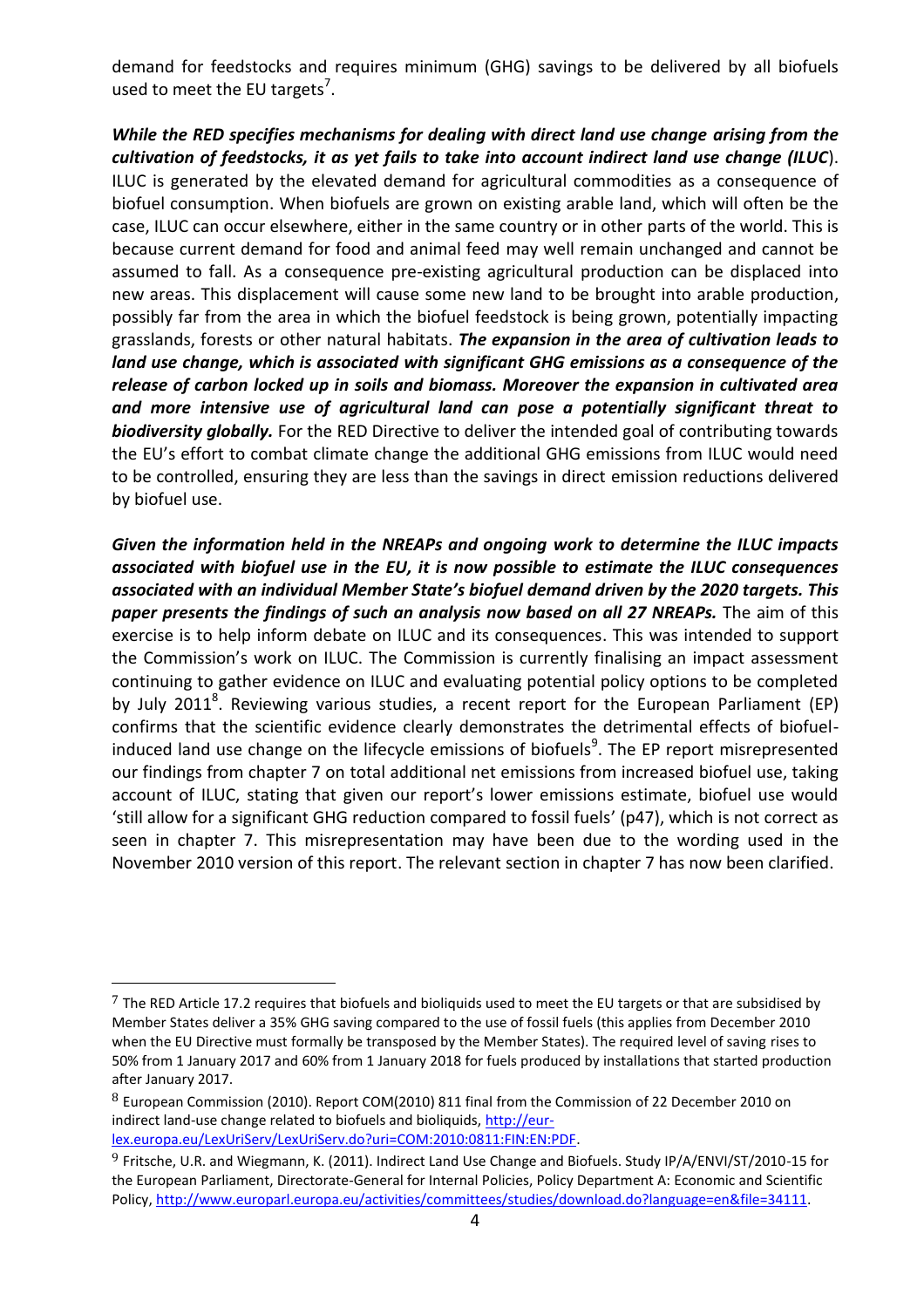# **2. Methodological Approach**

<span id="page-4-0"></span>This assessment incorporated 5 key analytical steps set out in figure 1, below. These represent a process starting with the collation of data from the NREAPs and using published data and methodologies to establish an acceptable baseline for measuring the ILUC impact of expanded biofuel demand associated with the RED targets. These methods allowed the anticipated area of ILUC to be estimated along with the volume of associated GHG emissions. The primary data sources used within the assessment were as follows:

- NREAP information per Member State regarding the level of conventional and Article 21.2 biofuels to be used by 2020, and other transport related actions to deliver the RED targets<sup>10</sup>;
- $-$  DG Energy data on 2008 usage of biofuels by Member State $^{11};$
- Joint Research Centre (JRC) analysis reviewing ILUC modelling efforts and conclusions regarding potential ILUC impact in terms of land use change measured in hectares (ha) and associated GHG impact<sup>12</sup> (supported by analysis by other groups on ILUC impacts including that by Ecofys $^{13}$ );
- Data from the Intergovernmental Panel on Climate Change regarding GHG emissions from land use change<sup>14</sup>;
- $-$  FAO data on area of agricultural and arable land in EU Member States<sup>15</sup>;
- DG Energy data on GHG emissions per Member State in 2007 both for transport and total GHG emissions (excluding international bunkers and LULUCF) $^{16}$ ;
- $-$  Data on anticipated fuel efficiency and car usage up to 2020<sup>17</sup>.

 $\overline{a}$ 

 $16$  Available for download at

<sup>10</sup> These can be downloaded at

[http://ec.europa.eu/energy/renewables/transparency\\_platform/action\\_plan\\_en.htm](http://ec.europa.eu/energy/renewables/transparency_platform/action_plan_en.htm) <sup>11</sup> This is available at<http://www.eurobserv-er.org/pdf/baro198.pdf>

<sup>&</sup>lt;sup>12</sup> European Commission, Joint Research Centre (JRC), Institute for Energy, 2010, Indirect Land Use Change from increased biofuels demand, Comparison of models and results for marginal biofuels production from different feedstocks, Robert Edwards, Declan Mulligan and Luisa Marelli

<sup>13</sup> Ecofys, October 2009, Summary of approaches to accounting for indirect impacts of biofuel production, Stijn Cornelissen and Bart Dehue

<sup>&</sup>lt;sup>14</sup> For further details of their work see [http://www.ipcc.ch/ipccreports/sres/land\\_use/index.php?idp=299](http://www.ipcc.ch/ipccreports/sres/land_use/index.php?idp=299)

<sup>15</sup> This can be downloaded a[t http://faostat.fao.org/](http://faostat.fao.org/)

[http://ec.europa.eu/energy/publications/statistics/doc/2010\\_energy\\_transport\\_figures.pdf](http://ec.europa.eu/energy/publications/statistics/doc/2010_energy_transport_figures.pdf)

<sup>17</sup> Details on car usage set out in http://www.transportenvironment.org/Publications/prep\_hand\_out/lid/568 , details on car emissions determined in discussions with external experts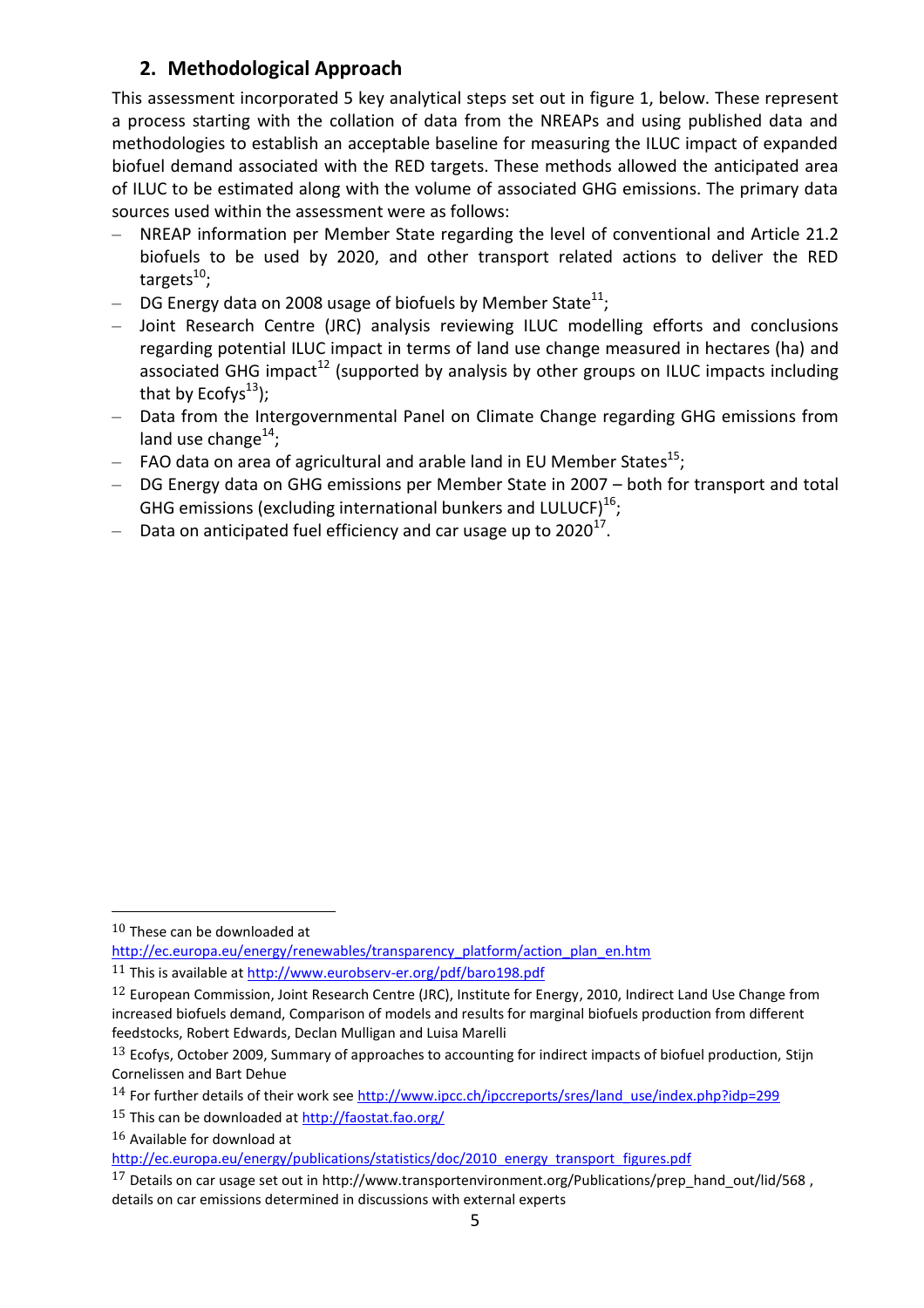Figure 1 – Outline of the methodological steps and approach used within this analysis

|  |                | <b>Step</b>                                                                                            | <b>Approach</b>                                                                                                                                                                                                                                                                                                                                                                                                                                                                                    |  |  |
|--|----------------|--------------------------------------------------------------------------------------------------------|----------------------------------------------------------------------------------------------------------------------------------------------------------------------------------------------------------------------------------------------------------------------------------------------------------------------------------------------------------------------------------------------------------------------------------------------------------------------------------------------------|--|--|
|  | $\mathbf{1}$   | Collation of data from<br>the existing NREAPs on<br>biofuel demands per MS                             | Proportion of renewable energy in transport sector by 2020<br>Total demand - biofuels, bioethanol, biodiesel<br>Demand for conventional vs advanced biofuels vs renewable<br>electricity in transport<br>Supply impact ie proportion of domestic vs imported biofuels to be<br>used                                                                                                                                                                                                                |  |  |
|  | $\overline{2}$ | Identification of increase<br>in conventional biofuel<br>use by 2020 attributable<br>to the RED target | Assumed a basis of Jan 2008 for pre-RED demand for bioethanol<br>and biodiesel<br>Assumed that Jan 2008 usage is 100% conventional biofuels<br>Increase = projected MS usage of bioethanol/biodiesel - 2008<br>levels                                                                                                                                                                                                                                                                              |  |  |
|  | $\overline{3}$ | <b>Identification of</b><br>anticipated ILUC<br>associated with the<br>increase in biofuel use         | ILUC = anticipated increase in level of bioethanol/biodiesel use by<br>2020 x ILUC conversion factor ie kHa change per kToe relevant fuel<br>ILUC conversion factors based on parameters derived from JRC<br>analysis of ILUC modelling - provides an upper and lower estimate<br>- see annex regarding calculations for approach to determining<br>ILUC parameters                                                                                                                                |  |  |
|  | 4              | Identifying the GHG<br>emission consequences<br>associated with ILUC                                   | GHG impact = ILUC scale x GHG conversion factor ie tCO2e per kha<br>GHG associated with land use change based on conclusions from<br>the JRC study and estimates from IPCC - lower, central and upper<br>values used to create a mean<br>GHG volumes divided by 20 to provide an annualised level of<br>emissions in line with the RED specification and emission savings<br>associated with biofuel usage subtracted from the total to provide<br>a picture of additional ILUC emissions by 2020. |  |  |
|  | 5              | Converting the ILUC<br>estimates into<br>meaningful proxies                                            | Comparing the level of biofuel related ILUC for a single Member<br>States with the total area of arable land in that MS<br>Comparing the GHG impacts for a single Member State to their<br>corresponding transport emissions and emissions from agriculture<br>Calculating the impact in terms of additional cars on the road in<br>2020 based on additional GHG emissions associated with ILUC                                                                                                    |  |  |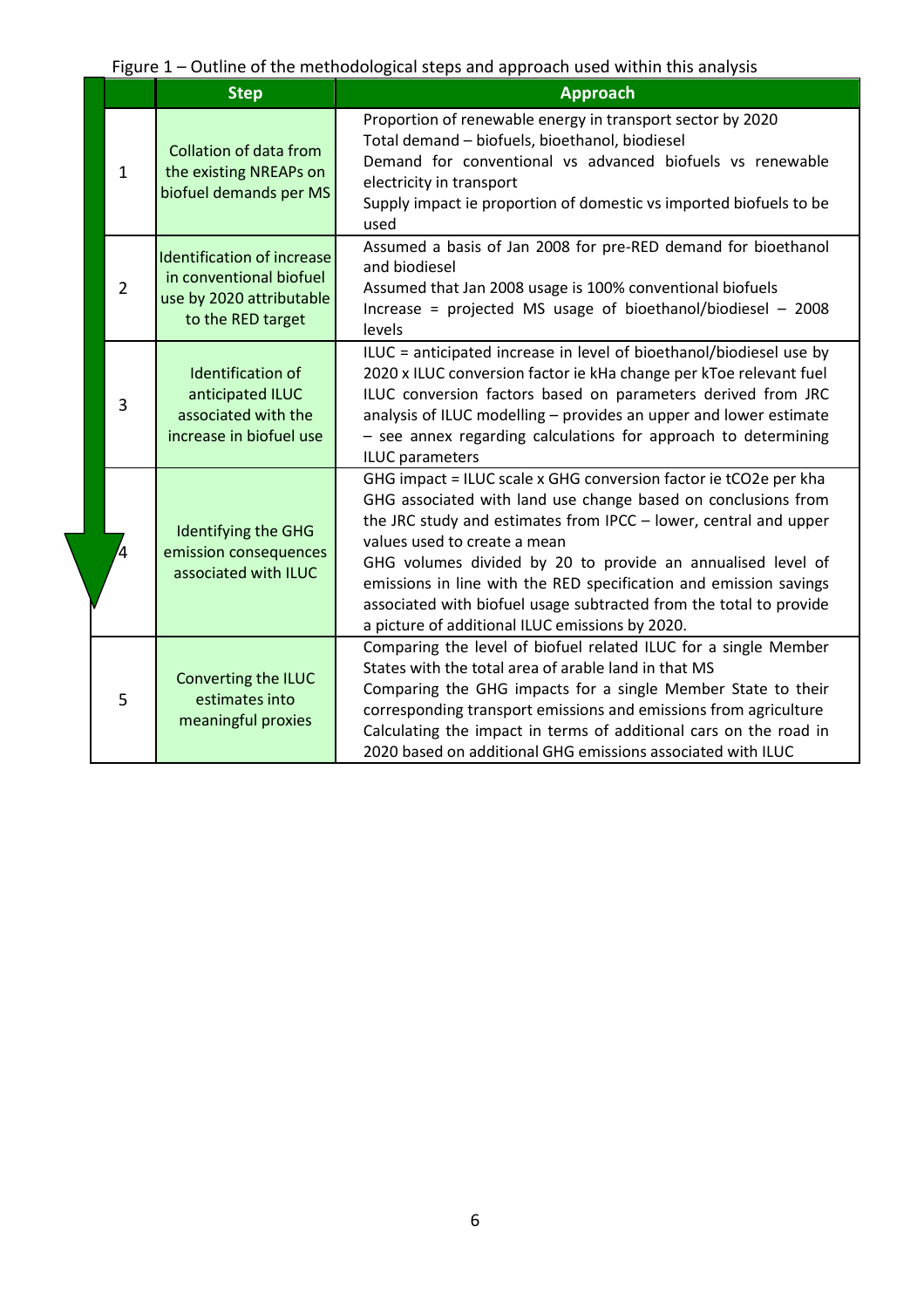### **3. Delivering the 2020 Target**

<span id="page-6-0"></span>The 27 NREAPs indicate that by 2020 a total of close to 30 Mtoe (Million tonnes of oil equivalent) of biofuels will be being made use of by the relevant Member States. This represents *9.6% of energy in transport within these Member States being sourced from biofuels in 2020*, taking account of energy efficiency gains anticipated. This compares to a total usage of biofuels for all Member States of 10.2 Mtoe in 2008. *The 2020 target is, therefore, anticipated to stimulate a major increase in the use of biofuels by 2020, with biofuels remaining the primary approach for delivering renewable energy in the transport sector* and delivering the RED 10% target.

Of this, the majority, ie *over 92% or 27.3 Mtoes of the biofuels utilised, are anticipated to be conventional biofuels,* ie those sourced primarily from agricultural feedstocks such as oil seeds, palm oil, sugar cane and beet, wheat, soy etc. This would represent 8.8% of the total energy used in transport by 2020. Advanced biofuels are anticipated to account only for 0.7% of total energy in transport by 2020 amounting to 2.1 Mtoe by 2020 in the 27 Member States. It had been hoped that the bonus provided for in the RED for the use of advanced biofuels (ie that they count double towards the achievement of the 2020 target) might stimulate their greater use. Despite this, however, it seems that production of large volumes of advanced biofuels will not be stimulated by the RED.

The anticipated scale of total biofuel use and the selective use of advanced biofuels by Member States is highly varied given the huge differences in the size and make up of national transport sectors. For example Germany is anticipated to use by far the highest volumes of biofuels in 2020, followed by the UK, France, Spain, Italy and Poland. This high user group is anticipated to account for a total of 20.2 Mtoe of biofuel by 2020 – see figure 2. All other Member States are each anticipating using less than 1 Mtoe biofuel by 2020.

In terms of use of advanced biofuels, Cyprus states that all its biofuels will be sourced from this group by 2020 while Denmark anticipates using primarily conventional biodiesel but only advanced bioethanol sources. Meanwhile others, including some major users such as Austria, Greece, Lithuania, Luxembourg, Slovenia and the UK, anticipate 100% use of conventional biofuels in 2020. The largest user by volume of advanced biofuels in 2020 is anticipated to be Italy (400 Ktoe, ie thousand tonnes of oil equivalent), followed by Spain, Poland, France, Finland, Germany and the Netherlands. Advanced biodiesel based fuels are anticipated to account for more than double that of advanced bioethanol (1239 versus 583 Ktoe respectively<sup>18</sup>). Figure 2 presents the total projected usage of biofuels split between conventional and advanced biofuels, demonstrating the contrast in volumes. Figure 3 presents the overall percentage use of conventional biofuels by Member State with the proportion standing at over 80 per cent in the great majority.

 $18$  It should be noted that Romania did not provide details of the break down of biofuel usage within its NREAP hence total figures for advanced biofuel usage differ slightly from the breakdown between biodiesel and bioethanol.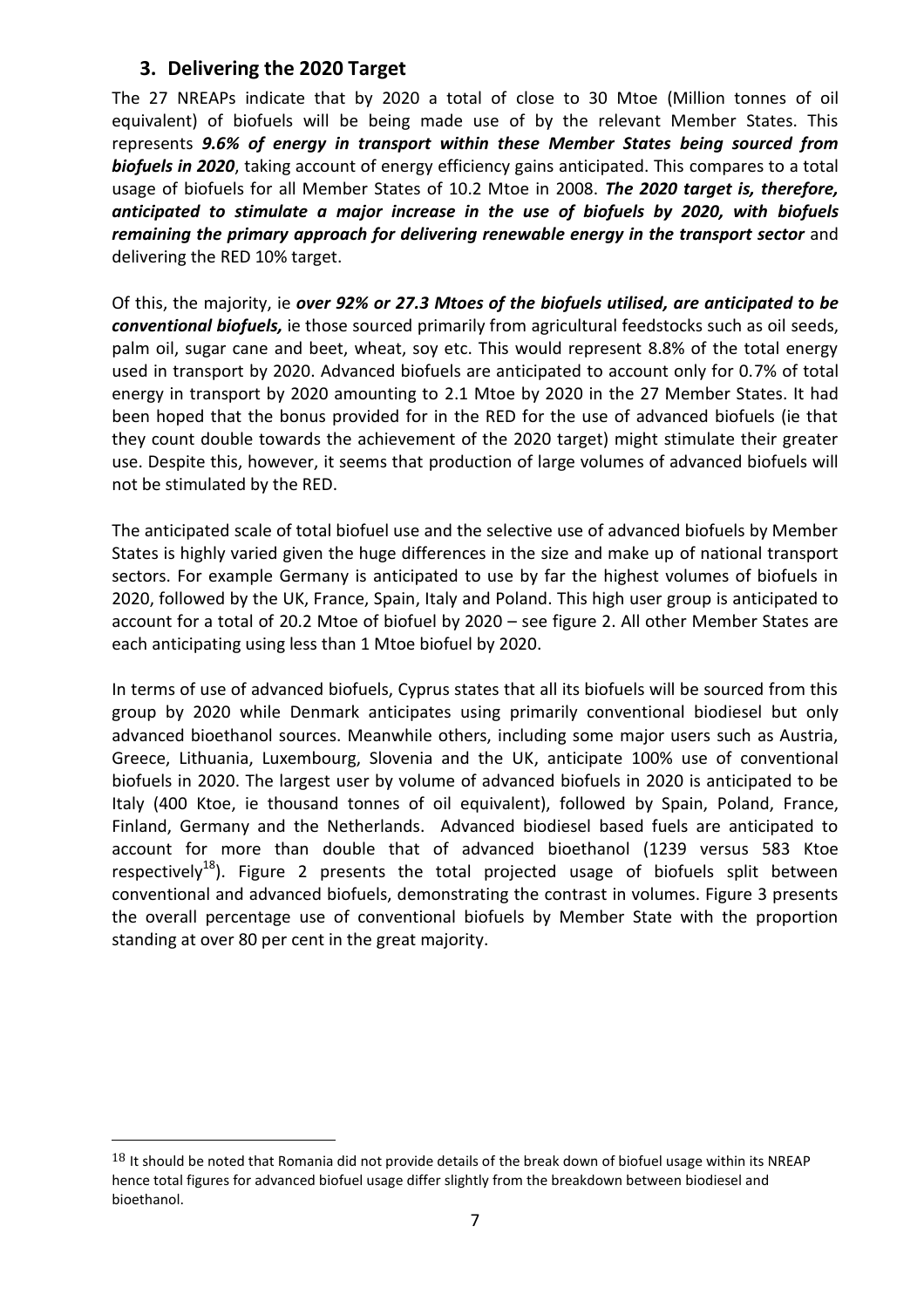Figure 2 – Member State Usage of Biofuels in 2020 based on NREAP figures – comparing total volume usage of conventional and advanced biofuels



Figure 3 – Percentage of biofuel use anticipated to be from conventional biofuels by 2020 100



*The usage of biodiesel in 2020 is anticipated to be much higher than the usage of bioethanol; 72% of biofuels are anticipated to be sourced from biodiesel*. In total 21.2 Mtoe of biodiesel are anticipated to be consumed in 2020 compared to 7.1 Mtoe of bioethanol. Only Sweden and Hungary anticipate making use of over 50% bioethanol in 2020; by contrast Slovenia, Luxembourg and Portugal would be utilising around or above 90% biodiesel.

In 2020 Member States are certainly not all anticipating to be sourcing their biofuels from domestic sources, with *many relying on a high proportion of imports* to secure biofuel supplies. On average the 27 Member States are anticipating importing 44% of bioethanol and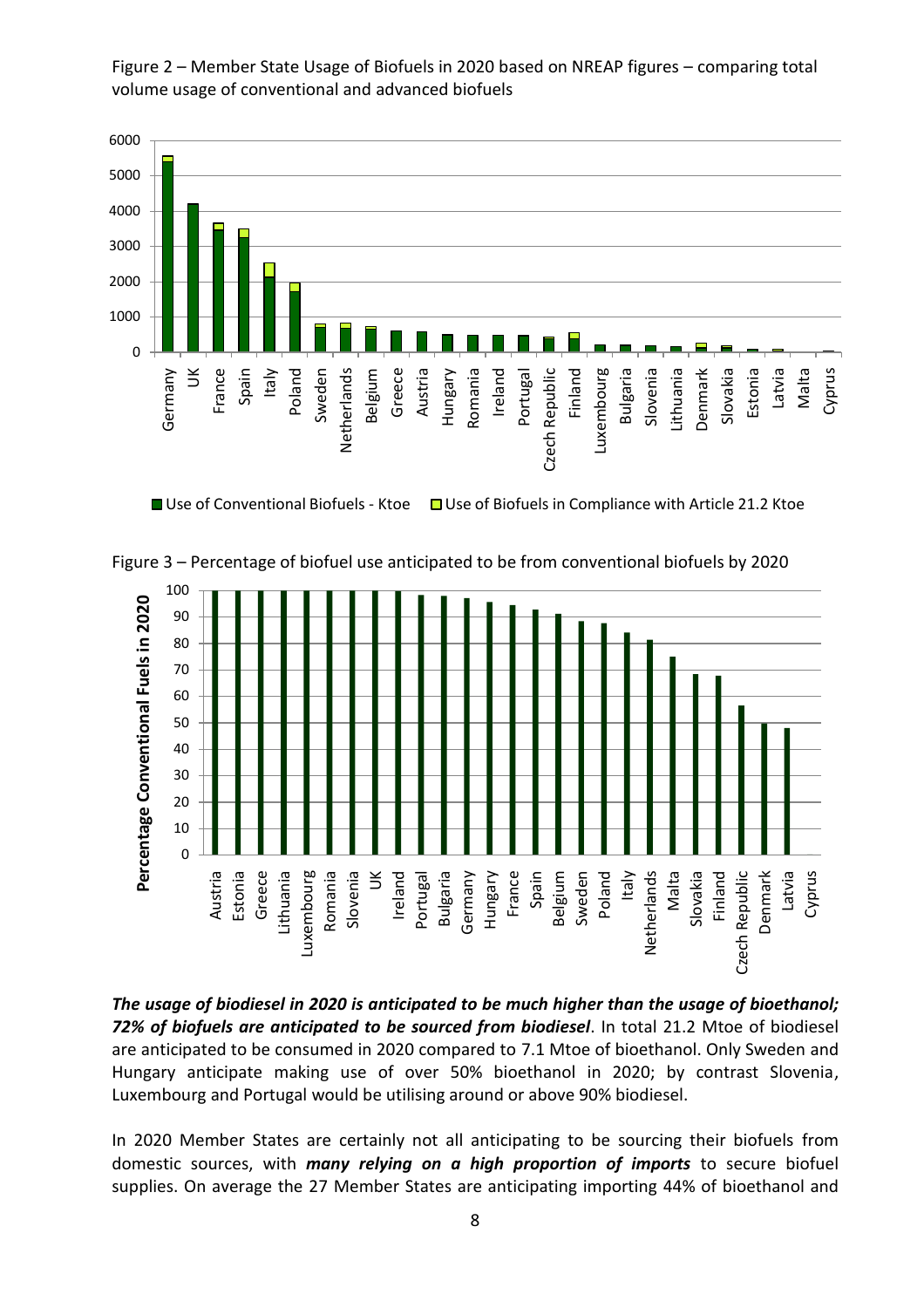36% of biodiesel in 2020, equating to 3.1 and 7.7 Mtoe respectively. The reliance on imports and the total volumes involved varies significantly across the Member States, with imports accounting for between 100% and 0% of biofuels depending on the country. It should, however, be noted that it is unclear from many of the NREAPs whether the figures for imports relate explicitly to the importing of all materials to be used as biofuels in 2020 into the country concerned, ie whether they include both raw feedstocks for conversion to biofuels in country and pre-processed biofuels, or whether they relate only to pre-processed biofuels. The information in the NREAPs suggests that a mixture of approaches to this calculation has been applied by national governments. Therefore, overall levels of imports related to biofuel consumption may be higher than reported. Imports relate to levels entering the market in that particular Member State and, therefore, probably include exports from other EU countries.

The UK is anticipated to be importing by far the largest quantities of bioethanol in 2020, anticipating use of 1.5 Mtoe of imported bioethanol, or 81% of its total bioethanol usage; levels of imports of bioethanol by all other Member States lie below 450 Ktoe. Germany and the UK anticipate significantly greater volumes of biodiesel imports than other Member States, 2.9 and 2.2 Mtoe respectively, or 64 and 91% of their biodiesel usage. *In total the UK is expected to be the highest importer of biofuels by volume utilising 3.7 Mtoe of imported biofuels in 2020.*  Figure 4 presents the anticipated reliance on imports of biofuels per Member State in percentage terms.



Figure 4 – Reported level of reliance of Member States on imports of biofuels to meet demand in 2020

\*It should be noted that Romania did not report the breakdown between different biofuel sourcing and usage within the NREAP therefore it is excluded from this figure.

Liquid fuels from biomass can also be used in stationary energy sources, such as diesel generators or space heaters replacing fossil fuels to provide heat and power. These bioliquids are subject to the same sustainability criteria under the RED. For those countries utilising bioliquids this could result in impacts additional to those associated with transport demand. The data on bioliquids contained in the NREAPs, however, lack information about the bioliquids feedstock sources, which in some countries are believed to be predominantly by-products such as black liquor from the wood pulp manufacturing process without land use implications; therefore we have not estimated the ILUC impact of bioliquids in this version of the report.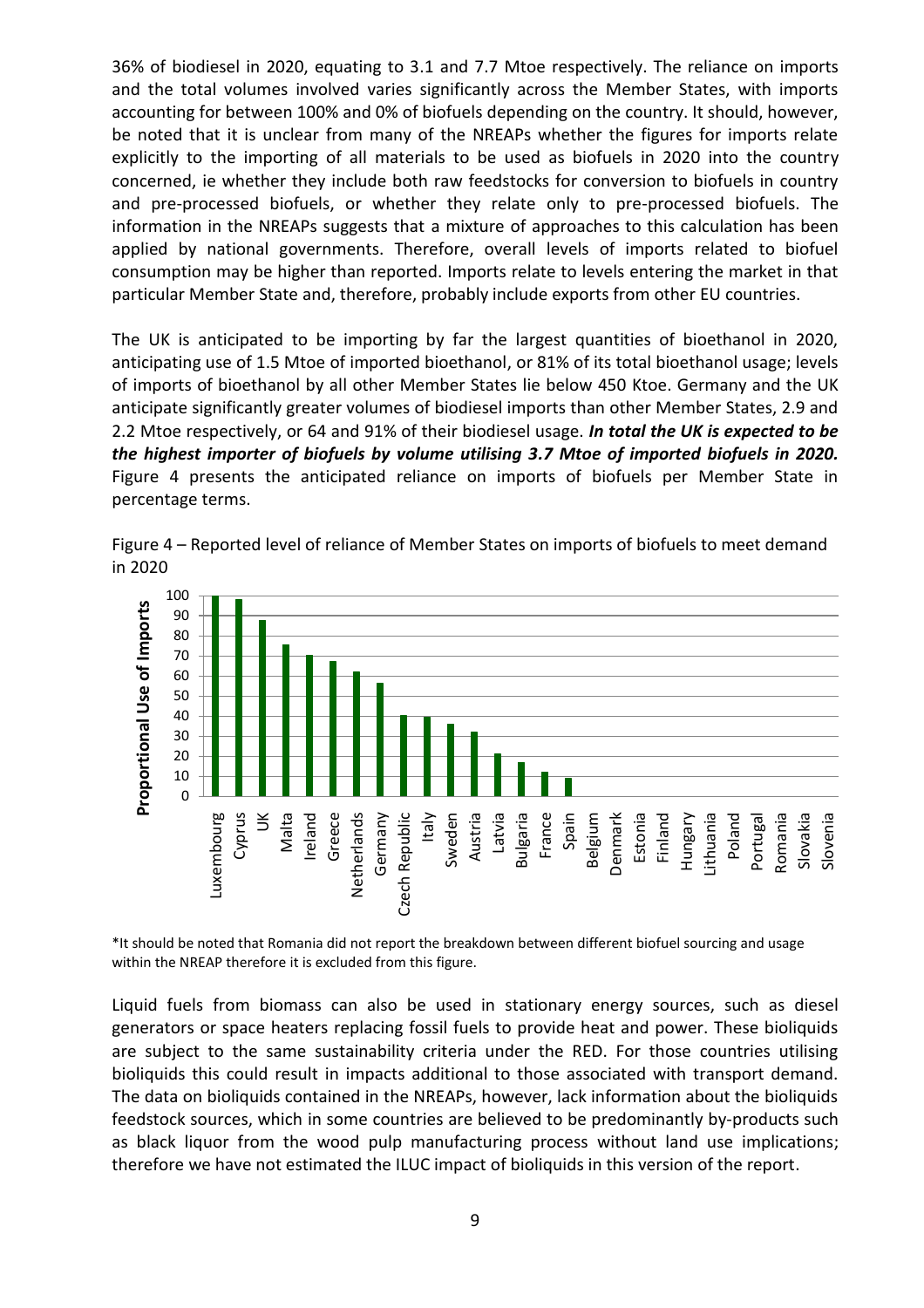## <span id="page-9-0"></span>**4. Anticipated Increase in Biofuel Usage Associated with the RED**

To assess the ILUC impacts associated with the increase in biofuels use generated by the RED it is necessary to understand the baseline usage of biofuels prior to the Directive coming into force. Within this analysis the baseline usage of biofuels is assumed to be equivalent to total consumption in 2008, based on data reported in the Eurobserver. This baseline is equivalent to others used within the RED to determine the limit of its influence. The additional biofuel demand generated by the RED would, therefore, be the difference between 2008 figures and predicted figures for 2020.

At present published ILUC assessments have only been completed to assess the impact of conventional biofuels. *While it is noted that advanced biofuels, especially those based on lingo-cellulosic technologies or non-food crops will also place demand on land it is not currently possible to appropriately estimate their impact with much accuracy*. As a consequence this assessment of ILUC is confined to the anticipated rise in the consumption of conventional biofuels up to 2020. Given the limited market penetration of advanced biofuels in 2008 it is assumed that all biofuel usage in that year was conventional. For the purpose of this analysis the increase in conventional fuel use associated with the RED is, therefore, total EU 2020 biofuel consumption less total 2008 biofuel use and minus any use of advanced biofuels in 2020. The uncertain impacts of advanced biofuels, which will be responsible for some additional ILUC, are thus set aside.

Based on the data specified in the NREAPs, by *2020 total additional usage of conventional biofuels is calculated to be 17.2 Mtoe, with a split of 71% new biodiesel demand and 29% new bioethanol demand*. While the UK will not be the highest user of biofuels in 2020, it foresees the greatest increase in conventional biofuel use due to the relatively low 2008 baseline, the lack of use of advanced biofuels and low assumptions regarding energy efficiency in the transport sector by 2020. Germany, while the largest overall user of biofuels in 2020 drops to third place in the ranking of additional demand due to the relatively high 2008 baseline and the inclusion of advanced biofuels and higher levels of other renewable energy sources in the transport mix in 2020. Amongst the 27 Member States *the UK, Spain, Germany, Italy, Poland and France account for 70% of the additional biofuel demand between 2008 and 2020*.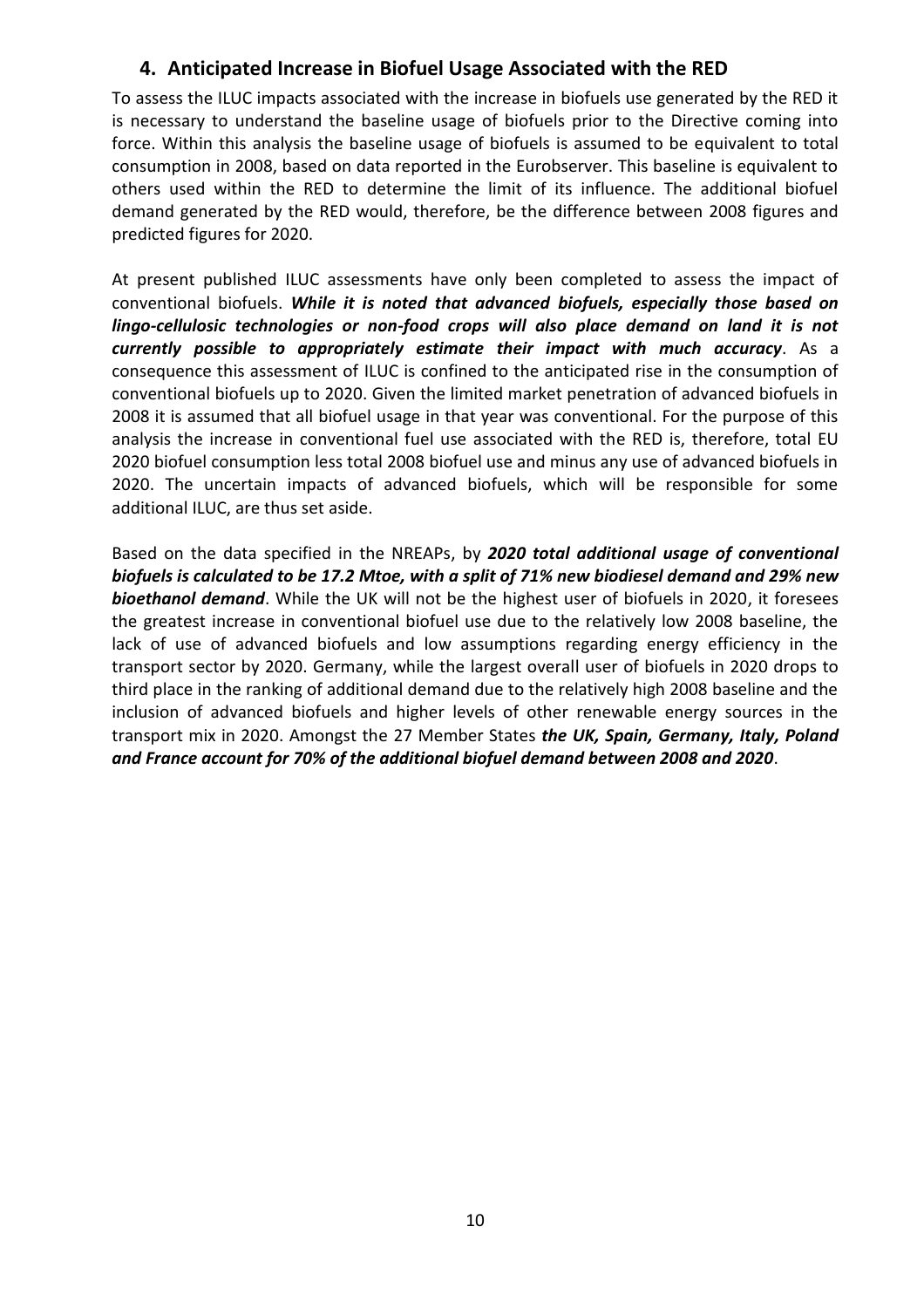| Country         | Increase in Bioethanol<br>Usage, 2008 to 2020 (Ktoe) | Increase in Biodiesel Usage,<br>2008 to 2020 (Ktoe) | <b>Increase in Biofuels</b><br>Usage, 2008 to 2020<br>(Ktoe) |
|-----------------|------------------------------------------------------|-----------------------------------------------------|--------------------------------------------------------------|
| UK              | 1640                                                 | 1764                                                | 3403                                                         |
| Spain           | 255                                                  | 2380                                                | 2635                                                         |
| Germany         | 396                                                  | 1963                                                | 2360                                                         |
| Italy           | 442                                                  | 972                                                 | 1414                                                         |
| Poland          | 287                                                  | 895                                                 | 1182                                                         |
| France          | 160                                                  | 916                                                 | 1076                                                         |
| Belgium         | 79                                                   | 484                                                 | 563                                                          |
| Greece          | 414                                                  | 136                                                 | 550                                                          |
| Czech           |                                                      |                                                     |                                                              |
| Republic        | 66                                                   | 396                                                 | 462                                                          |
| Ireland         | 121                                                  | 304                                                 | 425                                                          |
| Netherlands     | 143                                                  | 252                                                 | 394                                                          |
| Sweden          | 250                                                  | 123                                                 | 373                                                          |
| **Romania       | 140                                                  | 228                                                 | 368                                                          |
| Portugal        | 27                                                   | 313                                                 | 340                                                          |
| Hungary         | 257                                                  | 62                                                  | 319                                                          |
| Finland         | 26                                                   | 280                                                 | 306                                                          |
| <b>Bulgaria</b> | 42                                                   | 150                                                 | 192                                                          |
| Luxembourg      | 22                                                   | 150                                                 | 172                                                          |
| Slovenia        | 17                                                   | 154                                                 | 171                                                          |
| *Denmark        | $-5$                                                 | 130                                                 | 125                                                          |
| Lithuania       | 20                                                   | 85                                                  | 106                                                          |
| Austria         | 25                                                   | 79                                                  | 104                                                          |
| Estonia         | 37                                                   | 48                                                  | 85                                                           |
| Slovakia        | 43                                                   | 22                                                  | 65                                                           |
| Latvia          | $\overline{0}$                                       | 11                                                  | 11                                                           |
| Malta           | 6                                                    | 3                                                   | 9                                                            |
| *Cyprus         | $\mathbf 0$                                          | $-14$                                               | $-14$                                                        |
| Total           | 4910                                                 | 12286                                               | 17195                                                        |

Table 2 – Increase in conventional biofuel usage anticipated as a consequence of the RED, between 2008 and 2020

\*Cyprus and Denmark show negative figures as they anticipate making use of a high proportion of advanced biofuels by 2020. Given that it is not possible to take account of the impacts of these fuels at present these negative figures were excluded from further analysis.

\*\* It should be noted that in its NREAP Romania did not report the split between different biofuel uses in 2020; in order to enable further calculations the total figure for Romanian biofuel usage was differentiated between bioethanol and biodiesel sources based on the average split across all other Member States.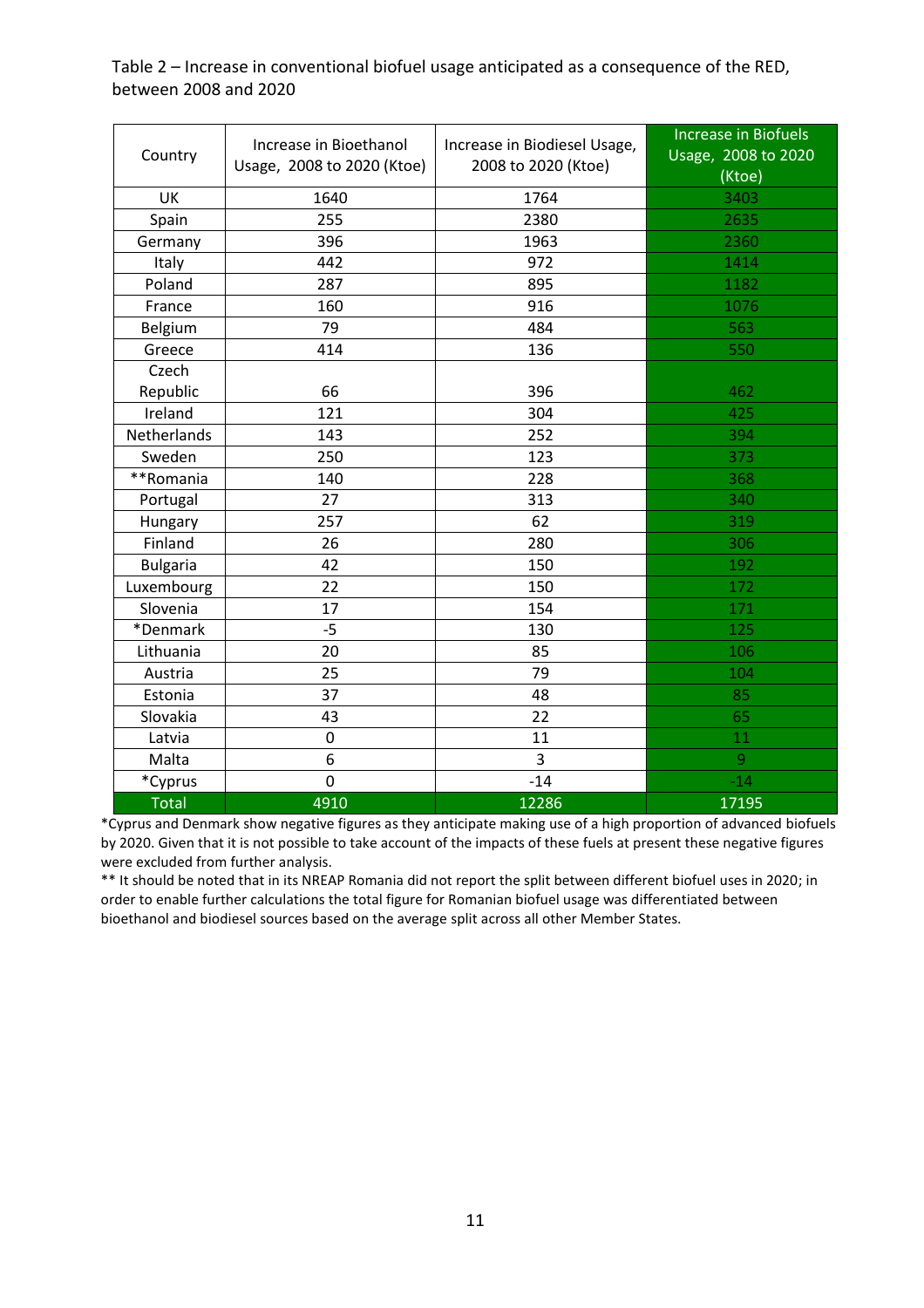# **5. Calculating Indirect Land Use Change**

<span id="page-11-0"></span>To convert the increase in biofuel demand generated by the RED into an approximation of ILUC impact it is necessary to apply a conversion factor predicting the anticipated extent of ILUC in terms of area change per unit of additional biofuel consumed. There are a number of economic models that have been developed to estimate the impact of a marginal increase in biofuel production. A comparative analysis of the outputs of these models has been undertaken by the Joint Research Council (JRC)<sup>19</sup>. The JRC analysis presents a range of potential factors that could be used to convert estimates of biofuel consumption into estimates of associated land use change and enables these to be compared and contrasted. For the purposes of this study the comparative analysis completed by the JRC has been used as a basis for determining robust ILUC conversion factors, which have been applied using upper and lower bounds.

*While the scenarios specified within the JRC study as a basis for modelling efforts are not perfectly tailored to the anticipated fuel mix in 2020, they provide the best available proxy for converting a given volume of biofuel use to anticipated area of associated ILUC*. Clearly this can be achieved only at an aggregated level. The assumptions in the different models have an important influence on the resulting outcomes. To ensure the overall rigour of this exercise and that the model results and conversion factors were appropriately applied, we consulted a number of experts within the field and examined in detail the model assumptions to develop the best set of conversion factors for this analysis.

The ILUC conversion factors used within this assessment are presented in table 3. A summary of the logic behind the determination of these factors is presented in the Annex to this report ('calculations'). Lower and upper bounds were used in the analysis to take account of the differences in outcomes associated with variable modelling assumptions and consequent outputs. The ILUC conversion factors are multiplied by the anticipated additional usage of conventional bioethanol and biodiesel in 2020 to provide an estimated area in hectares of the potential ILUC.

Table 3 – ILUC conversion factors, expressed as thousand hectares of ILUC resulting from 1 Ktoe of additional biofuel consumption.

| Fuel             | <b>ILUC conversion factor;</b><br>1000 ha per Ktoe |              |  |
|------------------|----------------------------------------------------|--------------|--|
|                  | Lower                                              | <b>Upper</b> |  |
| Bioethanol       | 0.39                                               | 0.52         |  |
| <b>Biodiesel</b> | በ.23                                               | በ 44         |  |

*It should be noted that the factors derived represent relatively conservative estimates of ILUC based on the JRC analysis and are likely to underestimate real GHG impacts associated with the expanded agricultural production arising from ILUC*. This is a consequence of the assumptions used within the modelling exercises. In particular the majority of models assume higher levels of yields than are likely to be realised on land that is drawn into arable production at the frontiers of cultivation. The JRC study also notes that the mix of feedstocks used in the production of biodiesel in some cases over estimates anticipated yield increases expected in the palm oil sector. Moreover, as noted above, advanced biofuels will also have a land use impact additional to those arising from conventional biofuels, which it is not possible to take into account here. Finally, the calculations of GHG impacts associated with ILUC, and more generally

<sup>&</sup>lt;sup>19</sup> Reference as above.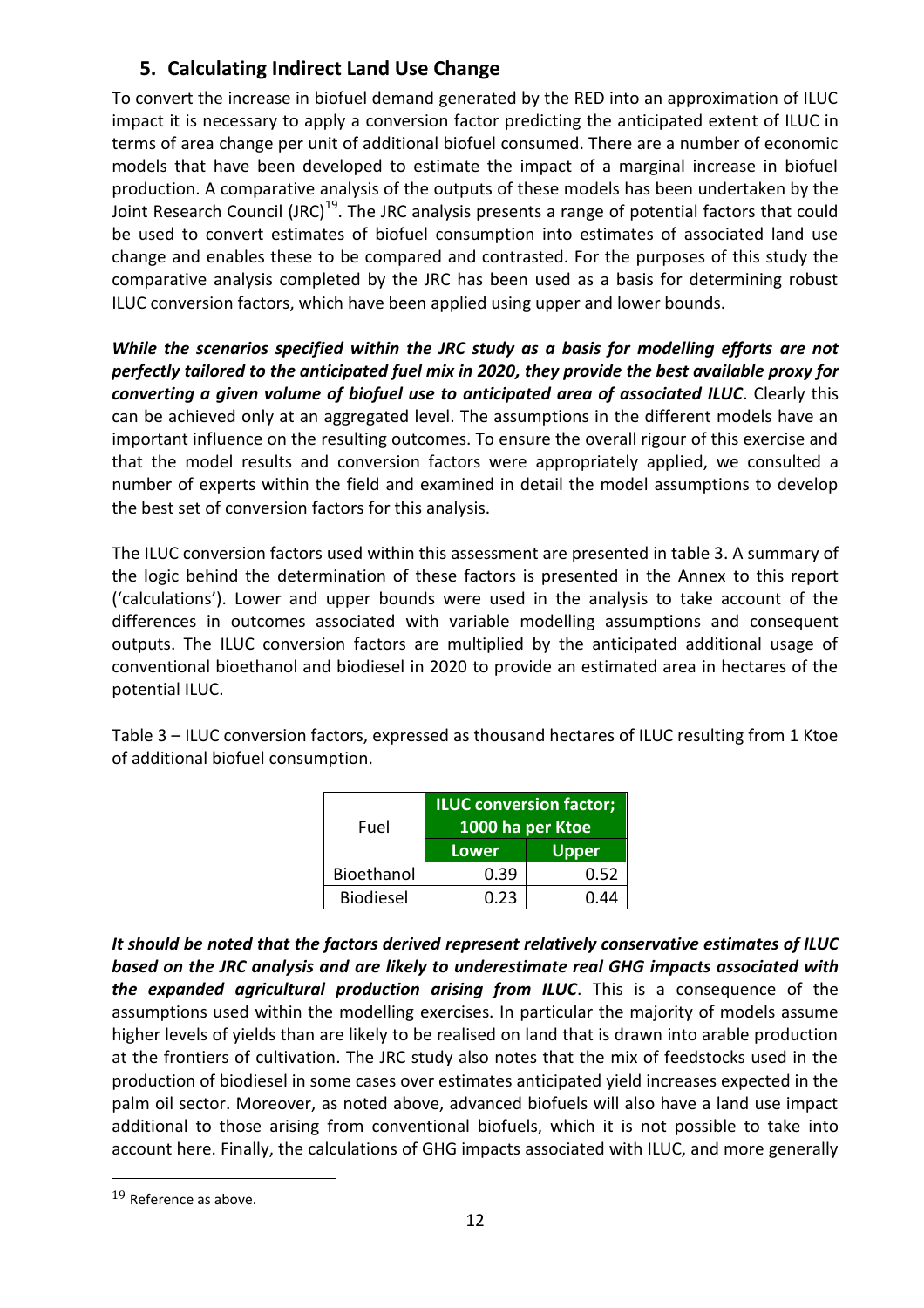with increased biofuel demand, are likely to inherently underestimate GHG emissions, as noted below.

Estimates for emissions associated with ILUC only take into account the one-off release of GHGs associated with the change of one land use to another. As such they do not take account of the following additional sources of GHG emissions that would be associated with expanded and more intensified cultivation of crops:

- there is no allowance made for any sequestration foregone into the longer term by removal of a previous land cover, which might be significant in the case for example of young growth forest converted to arable;
- estimates for ILUC often do not take into account that much land brought into arable use will likely be less suited to cultivation than the existing area and therefore give lower yields for a given level of inputs, hence emissions from cultivation may be higher than the average; and
- all the ILUC models assume, in addition to land use change, a certain proportion of intensification of existing agricultural production, which in turn is anticipated to lead to higher GHG emissions per tonne of crop harvested. This would, for example, be associated with use of nitrogen rich fertilisers or loss of soil organic matter during ongoing cultivation.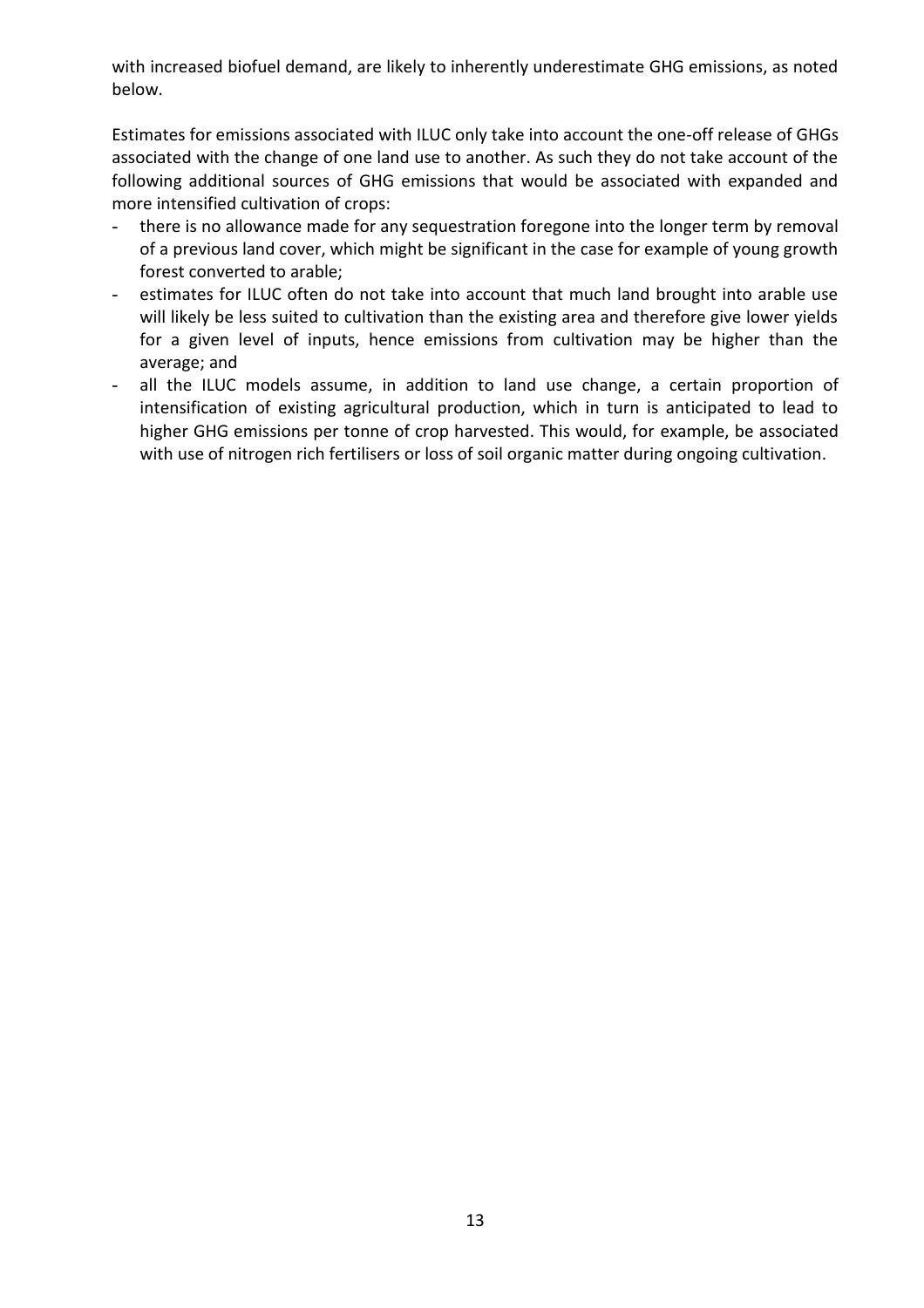# **6. Anticipated Indirect Land Use Change – the Size of the Challenge**

<span id="page-13-0"></span>*The ILUC impacts attributable to additional conventional biofuel usage by 2020 in all 27 Member States assessed within this study are between 4.7 and 7.9 million ha*. At the lower end this would be approximately equivalent to land use changing across the total area of arable land<sup>20</sup> in Hungary or double that in Denmark or Finland; or at the upper end would be equivalent to an area ranging in between the arable land in the UK and Romania<sup>21</sup>. This would also equate to, at the lower end, an area slightly larger than the Netherlands and, at the upper end, an area just under that of Republic of Ireland. Another way of putting this would be that this is the same area as between 95% and 158% of land used for palm oil production in Indonesia during  $2008^{22}$ .

Table 4 presents the ILUC estimates arising from projected biofuel usage per Member State. It should be noted that this land use change is unlikely to take place in the country in question but will impact either within or beyond Europe, with the nature of this impact determined by the feedstocks used; as a consequence this represents a significant European environmental footprint across the globe. To continue the comparison with the area of palm oil production in Indonesia, *at the upper end of the estimates, the UK, Spain and Germany would each be responsible for an ILUC impact that was equivalent to more than 20% of land currently used for Indonesian palm oil production*.

To provide a sense of scale of the anticipated ILUC impact figure 5 compares the anticipated change associated with a Member State's consumption of conventional biofuels to the area of arable land in use within that Member State. In this respect the proportionate ILUC impact is highest in those Member States with limited area of arable land per capita, ie effectively those characterised by denser development patterns and higher per capita transport needs. *The UK, Belgium, Slovenia, Malta and Luxembourg would all be responsible for ILUC (at the upper level) equivalent to more than 20% of their own arable land area*.

 $20$  Arable land is defined by the Food and Agriculture Organization of the United Nations (FAO) as: land under temporary agricultural crops (multiple-cropped areas are counted only once), temporary meadows for mowing or pasture, land under market and kitchen gardens and land temporarily fallow (less than five years). The abandoned land resulting from shifting cultivation is not included in this category. Data for "Arable land" are not meant to indicate the amount of land that is potentially cultivable - this is a wider category under the FAO statistics, called agricultural land.

<sup>21</sup> Based on data for 2007 from the FAO

<sup>22</sup> Based on figures for production in 2008 from the FAO <http://faostat.fao.org/site/567/DesktopDefault.aspx?PageID=567#ancor>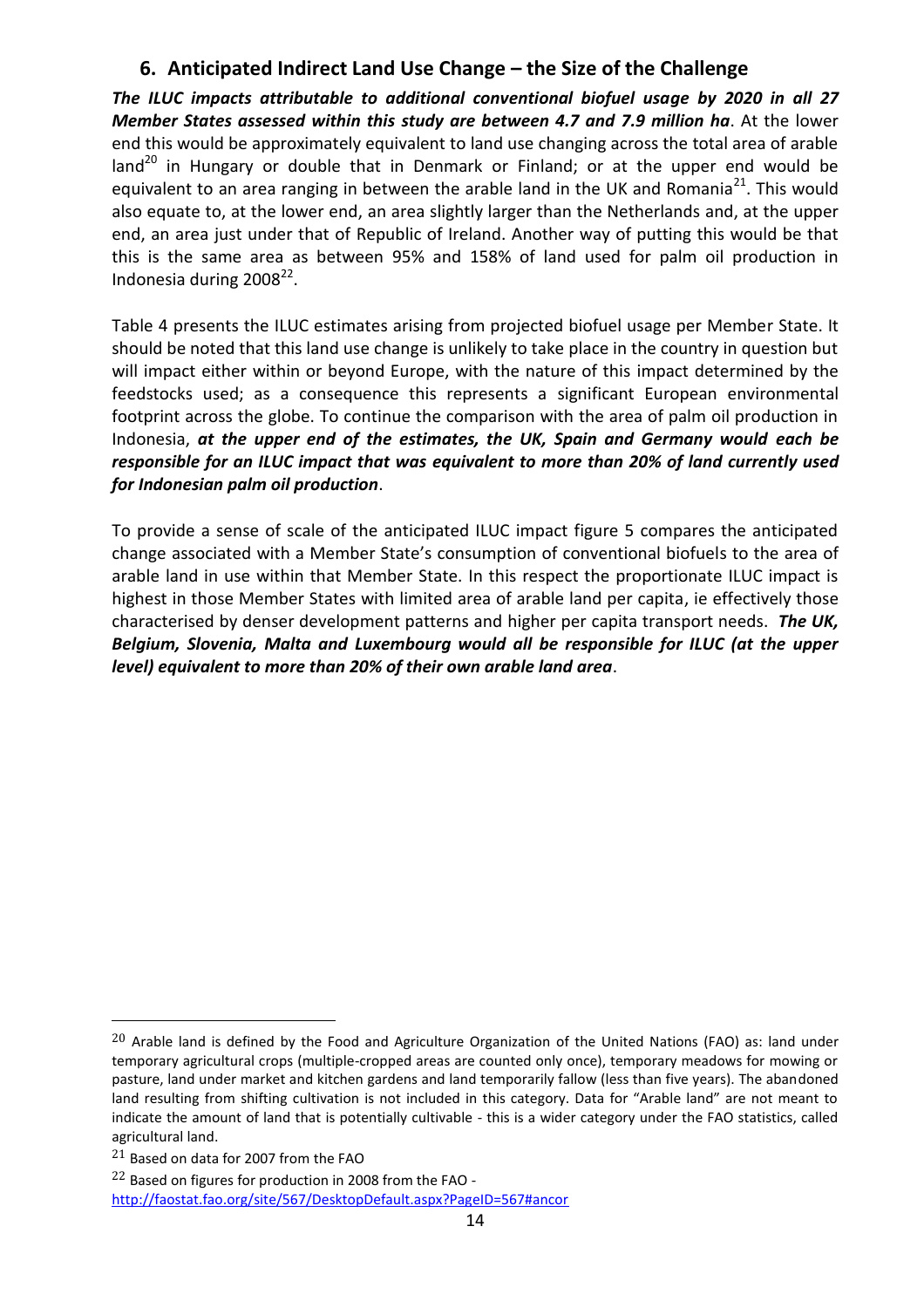Table 4 – Estimated ILUC per Member State associated with increased demand for conventional biofuels between 2008 and 2020.

|                 | <b>Lower estimate of total</b><br><b>ILUC - 1000 ha</b> | <b>Upper estimate of total</b><br><b>ILUC - 1000 ha</b> |  |
|-----------------|---------------------------------------------------------|---------------------------------------------------------|--|
| United Kingdom  | 1044                                                    | 1615                                                    |  |
| Spain           | 647                                                     | 1167                                                    |  |
| Germany         | 606                                                     | 1059                                                    |  |
| Italy           | 395                                                     | 651                                                     |  |
| Poland          | 318                                                     | 538                                                     |  |
| France          | 273                                                     | 481                                                     |  |
| Greece          | 192                                                     | 273                                                     |  |
| Belgium         | 142                                                     | 251                                                     |  |
| Sweden          | 126                                                     | 183                                                     |  |
| Ireland         | 117                                                     | 195                                                     |  |
| Czech Republic  | 117                                                     | 206                                                     |  |
| Hungary         | 114                                                     | 160                                                     |  |
| Netherlands     | 113                                                     | 183                                                     |  |
| Romania         | 107                                                     | 172                                                     |  |
| Portugal        | 83                                                      | 150                                                     |  |
| Finland         | 74                                                      | 135                                                     |  |
| <b>Bulgaria</b> | 51                                                      | 87                                                      |  |
| Luxembourg      | 43                                                      | 77                                                      |  |
| Slovenia        | 42                                                      | 76                                                      |  |
| Denmark         | 30                                                      | 56<br>48                                                |  |
| Austria         | 28                                                      |                                                         |  |
| Lithuania       | 28                                                      | 48                                                      |  |
| Estonia         | 25                                                      | 40                                                      |  |
| Slovakia        | 22                                                      | 32                                                      |  |
| Malta           | 3                                                       | 4                                                       |  |
| Latvia          | 3                                                       | 5                                                       |  |
| <b>Total</b>    | 4742                                                    | 7891                                                    |  |

Figure 5 – Estimate of Member States' proportionate ILUC impact – comparing the area of ILUC from conventional biofuels to the area of arable land available in each Member State.

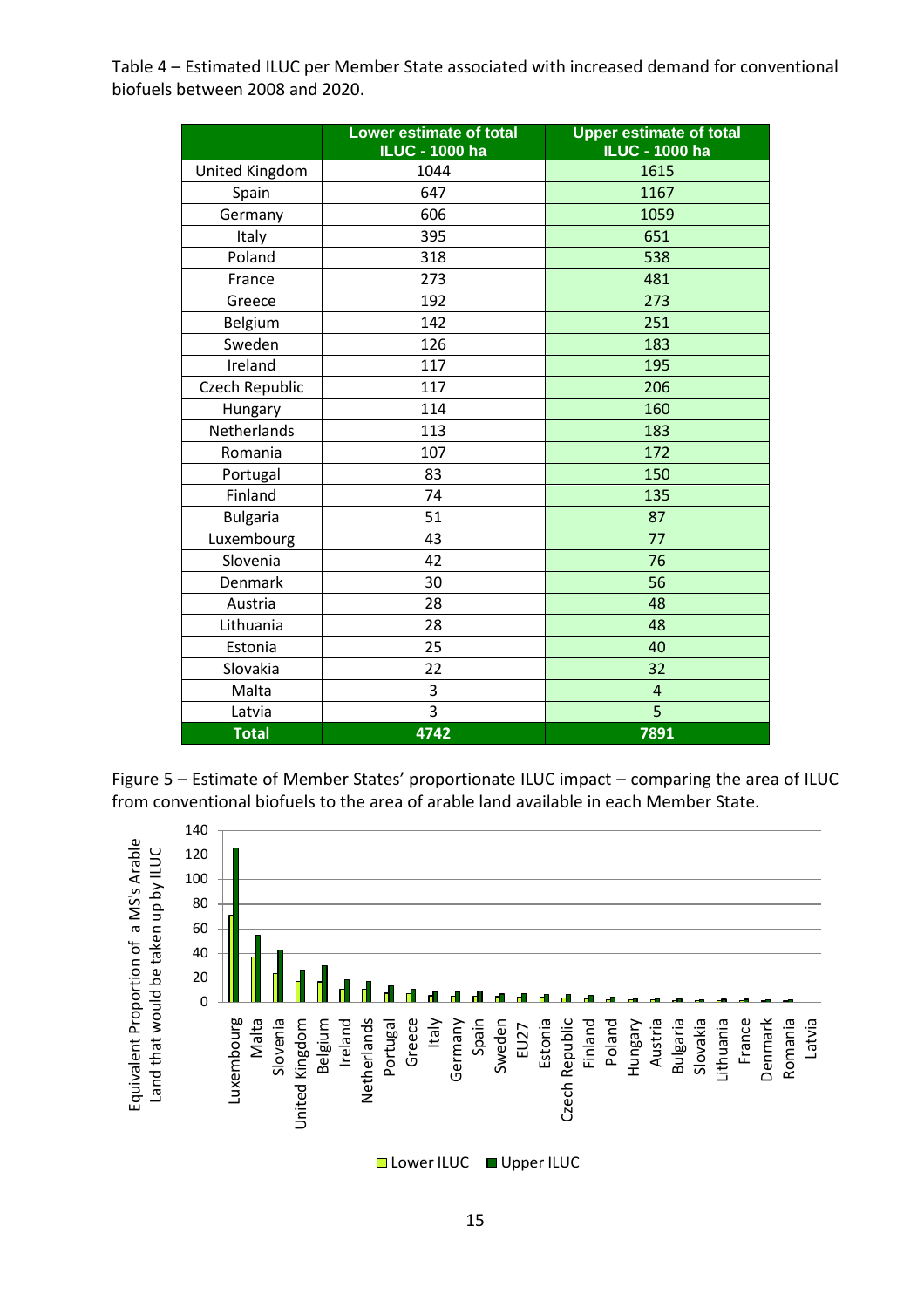# **7. Indirect Land Use Change – The GHG Consequences**

<span id="page-15-0"></span>GHG emissions associated with land use change are the consequence of a loss of carbon from soils and pre-existing biomass. They represent a one-off 'hit' of emissions associated with that land's change in status. It is these emissions that are estimated here, based on the anticipated level of ILUC calculated above. To convert land use change into consequent GHG emissions a conversion factor must be applied. The level of GHG emissions associated with land use change will vary depending on prior land use; therefore, there is a wide range of possible conversion factors. To take this into account emission levels were calculated based on three different factors utilised in other similar assessments (table 5) $^{23}$ .

Table 5 – The range of default values used to convert land use change in ha to GHG emissions

| Default values for land conversion - GHG impact         |    |       |
|---------------------------------------------------------|----|-------|
| Lower (based on IPCC lower default value for conversion |    |       |
| to cropland)                                            | 38 | tC/ha |
| Central (adopted by JRC as a basis for its calculation) | 40 | tC/ha |
| Upper (based on IPCC upper default value for conversion |    |       |
| to cropland)                                            | 95 | tC/ha |

For simplicity the figures presented within the rest of this section represent a mean of the values gained from applying all three conversion factors  $-$  in essence equivalent to 57 tC/ha<sup>24</sup>. This is justified given that in reality a number of different land types will be converted as a consequence of ILUC. Using this assumption, table 6 presents the average total GHG emissions resulting from ILUC as a consequence of the anticipated increase in biofuel use up to 2020. As this is a one off emission of GHGs associated with the change in land use, the total emissions have been converted to annualised emissions, based on the 20 year time horizon specified in the RED. For total ILUC associated with biofuel use within the 27 Member States the *annualised emissions are between 50 and 83 Million tonnes of CO<sup>2</sup> equivalent. At the upper end this is equivalent to the total GHG emissions generated by either Bulgaria or Hungary in 2007. Put another way this would represent just under 18% of emissions from the EU's agricultural sector or just over 8% of total EU transport emissions in 2007.*

 $^{23}$  It is noted that there are conversion factors that sit above and below the levels specified in table 6. The range proposed is considered the most appropriate for conversion to croplands.

<sup>&</sup>lt;sup>24</sup> Using the figures set out in Decision 2010/335/EU on guidelines for the calculation of land carbon stocks for the purpose of Annex V to Directive 2009/28/EC - [http://eur-](http://eur-lex.europa.eu/LexUriServ/LexUriServ.do?uri=OJ:L:2010:151:0019:0041:EN:PDF)

[lex.europa.eu/LexUriServ/LexUriServ.do?uri=OJ:L:2010:151:0019:0041:EN:PDF](http://eur-lex.europa.eu/LexUriServ/LexUriServ.do?uri=OJ:L:2010:151:0019:0041:EN:PDF) this mean would be broadly akin to the conversion of sustainably managed grassland to use for annual cropping under a normal system of tillage under a dry, temperate climate – with a level of 53.3tC/ha calculated for this conversion in worked examples by Ecofys

[http://ec.europa.eu/energy/renewables/biofuels/doc/ecofys\\_report\\_annotated\\_example\\_carbon\\_stock\\_calculati](http://ec.europa.eu/energy/renewables/biofuels/doc/ecofys_report_annotated_example_carbon_stock_calculation.pdf) [on.pdf](http://ec.europa.eu/energy/renewables/biofuels/doc/ecofys_report_annotated_example_carbon_stock_calculation.pdf)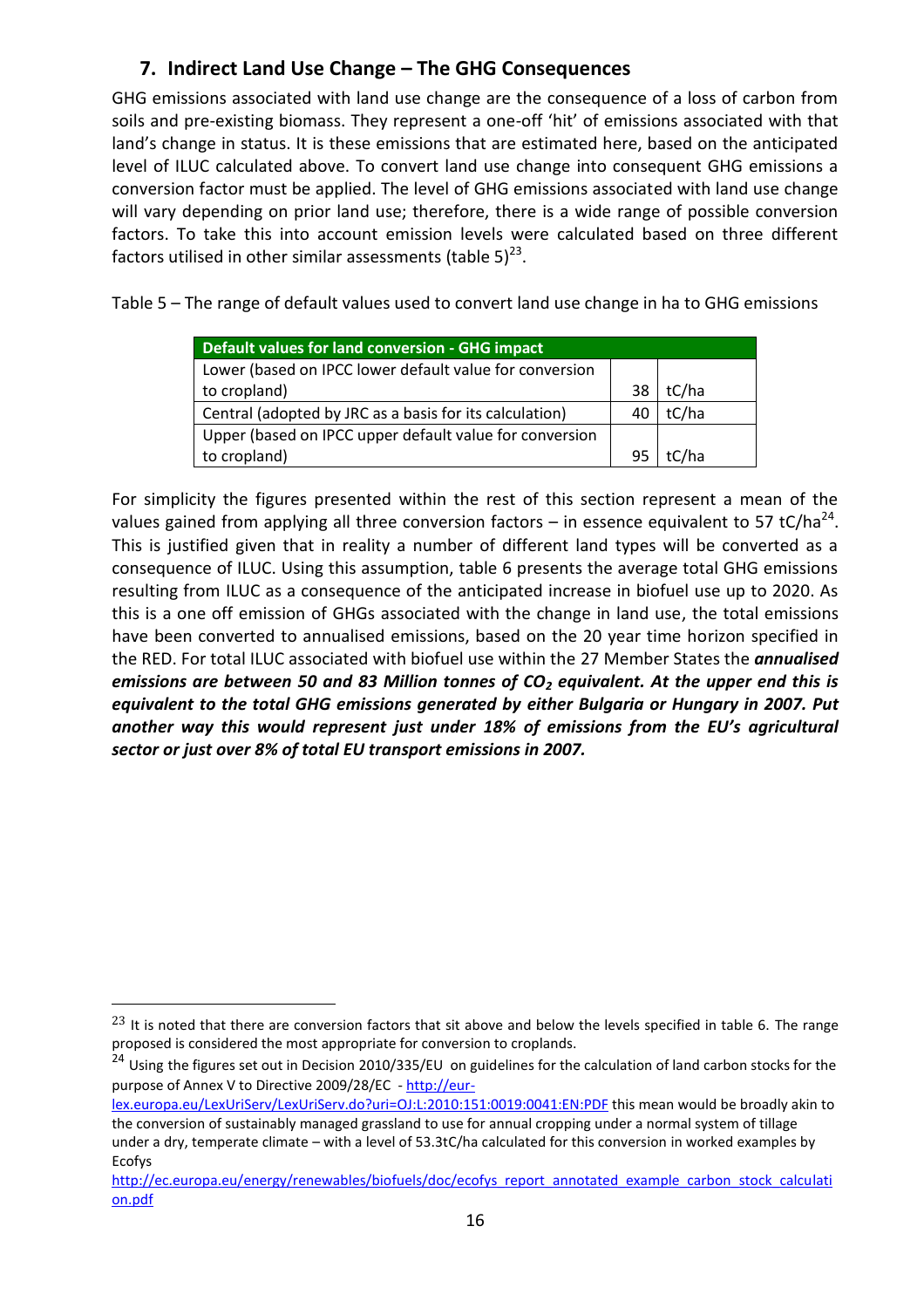Table 6 – Total ILUC related GHG emissions based on the mean values for land conversion – The table presents the totals per Member State in terms of ILUC emissions to deliver the additional volume of biofuels by 2020 specified in the 27 NREAPs and the annualised GHG emissions per year per Member State, based on a 20 year time horizon (as specified in the RED).

|                 | <b>Total GHG emissions associated</b><br>with ILUC from additional<br>biofuel use in 2020 |                                            | <b>Annualised emissions associated with</b><br>total ILUC |                                            |
|-----------------|-------------------------------------------------------------------------------------------|--------------------------------------------|-----------------------------------------------------------|--------------------------------------------|
|                 | <b>Lower ILUC;</b><br>Mt CO <sub>2</sub> e                                                | <b>Upper ILUC;</b><br>Mt CO <sub>2</sub> e | <b>Lower ILUC; Mt</b><br>CO <sub>2</sub> e                | <b>Upper ILUC; Mt</b><br>CO <sub>2</sub> e |
| United Kingdom  | 220.71                                                                                    | 341.39                                     | 11.04                                                     | 17.07                                      |
| Spain           | 136.71                                                                                    | 246.75                                     | 6.84                                                      | 12.34                                      |
| Germany         | 128.10                                                                                    | 223.89                                     | 6.40                                                      | 11.19                                      |
| Italy           | 83.62                                                                                     | 137.66                                     | 4.18                                                      | 6.88                                       |
| Poland          | 67.16                                                                                     | 113.70                                     | 3.36                                                      | 5.68                                       |
| France          | 57.72                                                                                     | 101.74                                     | 2.89                                                      | 5.09                                       |
| Greece          | 40.66                                                                                     | 57.71                                      | 2.03                                                      | 2.89                                       |
| Belgium         | 30.03                                                                                     | 53.14                                      | 1.50                                                      | 2.66                                       |
| Czech Republic  | 24.70                                                                                     | 43.63                                      | 1.23                                                      | 2.18                                       |
| Ireland         | 24.75                                                                                     | 41.20                                      | 1.24                                                      | 2.06                                       |
| Netherlands     | 23.99                                                                                     | 38.76                                      | 1.20                                                      | 1.94                                       |
| Sweden          | 26.56                                                                                     | 38.64                                      | 1.33                                                      | 1.93                                       |
| Romania         | 22.62                                                                                     | 36.27                                      | 1.13                                                      | 1.81                                       |
| Hungary         | 24.17                                                                                     | 33.81                                      | 1.21                                                      | 1.69                                       |
| Portugal        | 17.45                                                                                     | 31.75                                      | 0.87                                                      | 1.59                                       |
| Finland         | 15.73                                                                                     | 28.57                                      | 0.79                                                      | 1.43                                       |
| <b>Bulgaria</b> | 10.76                                                                                     | 18.41                                      | 0.54                                                      | 0.92                                       |
| Luxembourg      | 9.12                                                                                      | 16.23                                      | 0.46                                                      | 0.81                                       |
| Slovenia        | 8.89                                                                                      | 16.02                                      | 0.44                                                      | 0.80                                       |
| Denmark         | 6.31                                                                                      | 11.93                                      | 0.32                                                      | 0.60                                       |
| Lithuania       | 5.82                                                                                      | 10.07                                      | 0.29                                                      | 0.50                                       |
| Austria         | 5.93                                                                                      | 10.05                                      | 0.30                                                      | 0.50                                       |
| Estonia         | 5.36                                                                                      | 8.44                                       | 0.27                                                      | 0.42                                       |
| Slovakia        | 4.62                                                                                      | 6.74                                       | 0.23                                                      | 0.34                                       |
| Latvia          | 0.54                                                                                      | 1.02                                       | 0.03                                                      | 0.05                                       |
| Malta           | 0.63                                                                                      | 0.92                                       | 0.03                                                      | 0.05                                       |
| <b>Total</b>    | 1003                                                                                      | 1668                                       | 50                                                        | 83                                         |

To qualify towards the delivery of the RED targets, biofuels must deliver a certain proportion of GHG savings (not taking account of ILUC), which rises from 35% in 2011 to 50% by 2017. For the purpose of this exercise, it is assumed that biofuels consumed in response to the RED conform to these criteria, aside from their ILUC impact. To understand the overall consequences for emissions associated with additional biofuel usage stimulated by the RED targets, this GHG benefit must, therefore, be subtracted from the emissions associated with ILUC<sup>25</sup>.

 $\overline{a}$ 

<sup>&</sup>lt;sup>25</sup> The GHG savings were calculated by assuming a linear increase from 2008 to 2020 in terms of the volume of biofuel usage per year per Member State. The volume of usage in 2008 was then subtracted from this to provide a figure of additional use associated with the RED comparable to the ILUC figure. The additional usage per year was then multiplied by the GHG emission reductions required under the RED for that given year, this reduction was based on the assumption of a linear increase in reductions from 2011 at 35% to 50% in 2017, additional savings were then assumed at the same rate up to 56% in 2020. The GHG emission reductions are based on the savings specified in the RED and the assumptions specified within the Annexes of the RED that fossil based petrol and diesel generate 43 MJ/kg of energy and that for each MJ 83.8gCO2e are released. As the RED only specifies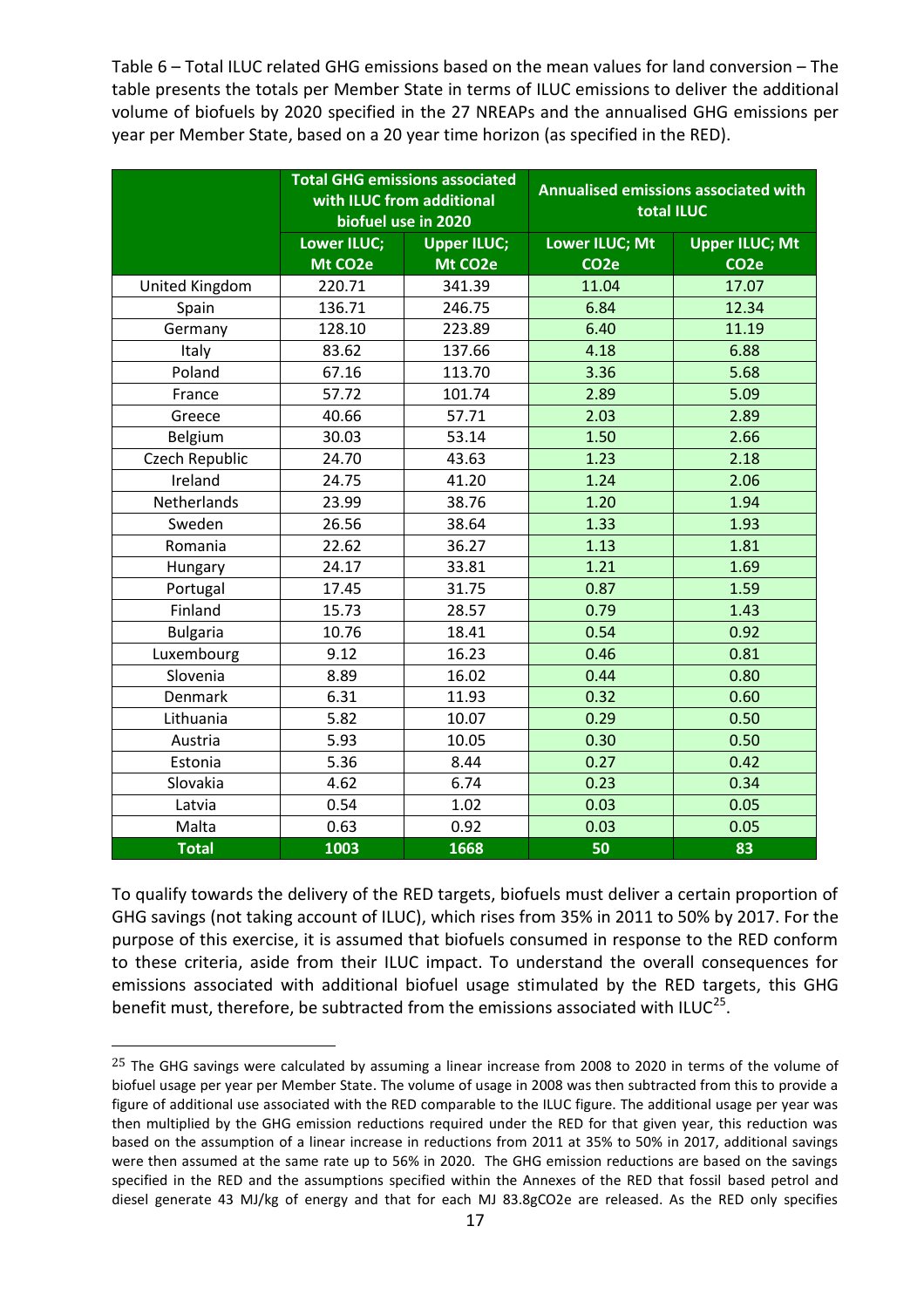*When account is taken of the anticipated GHG savings arising from switching from fossil fuels to biofuels between 2011 and 2020<sup>26</sup> (the dates specified in the RED), total additional net emissions from increased biofuel use, taking account of ILUC, are still anticipated to range from 313 and 646 MtCO2e or between 2.9 and 6 gCO2e/kgoe. This effectively represents emissions that would be additional to those arising were Europe to remain reliant on fossil fuels to provide for our transport needs up to 2020. This equates to additional net GHG emissions of between 31.3 and 64.6 MtCO2e on an annualised basis<sup>27</sup>. At the upper end this is comparable to just over 14% of emissions from agriculture in the EU in 2007 or just under 7% of emissions from transport in the EU in 2007. Put another way, the additional net GHG emissions associated with biofuels use up to 2020 would amount to the equivalent of placing between 14.2 and 29.2 Million additional cars on the road across Europe in 2020<sup>28</sup> . Based on the assumptions set out in this study the additional emissions from ILUC, associated with the predicted increase in conventional biofuels use within the 23 Member States up to 2020, can be estimated to lead to between 80.7 and 166.6% more GHG emissions than if those same fuel needs were met using fossil fuels, ie diesel and petrol<sup>29</sup>, taking account of emission savings from biofuel use.*

Figure 6 – Additional net GHG emissions anticipated as a consequence of biofuel use, including ILUC associated with the expansion in biofuel demand, up to 2020 – these represent emissions over and above what would be expected if fossil fuels were to continue to account for these quantities of transport fuels given that GHG savings associated with biofuel use have been subtracted.



reductions in emissions from 2011 onwards, the level of reduction in 2008-2010 is unclear. As a consequence this calculation of additional emissions was only applied to 2011 to 2020.

<sup>&</sup>lt;sup>26</sup> Both ILUC emissions and the emissions saved were based on the additional usage of biofuels above the 2008 baseline up to 2020.

 $27$  Annualised figures based on the 20 year discounting period specified in the RED for land use change were used in order to provide the 2011 to 2020 figures – see footnote 22. To provide the annualised data in this instance it is, therefore, appropriate to divide the total ILUC figure up to 2020 by the number of years between 2011 and 2020 to avoid double counting of this reduction.

<sup>&</sup>lt;sup>28</sup> The number of additional cars on the road is calculated by dividing the additional GHG emissions from ILUC on an annualised basis by the estimated level of emissions per car in 2020. The latter is calculated based on the assumption that on average cars will produce 170gCO2e/km in 2020 and will travel on average 13,000km per year. This equates to 2.21tCO2e per car per year. These calculations are based on established scenarios for future car use in Europe.

<sup>&</sup>lt;sup>29</sup> This calculation is based on the standard default values for fossil fuels in the RED, Annex III.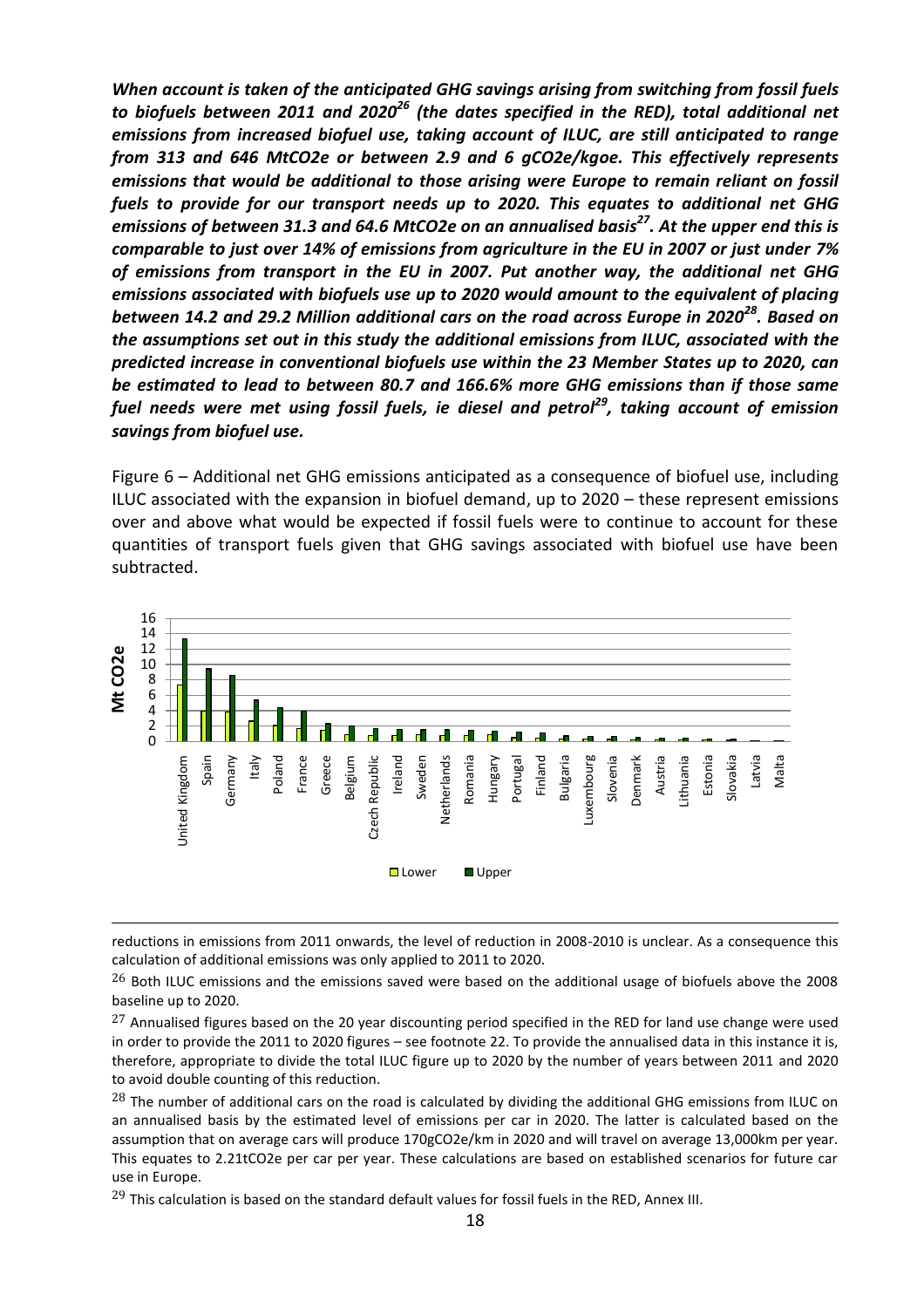Table 7 – Comparing the additional net annualised GHG emissions as a consequence of increased biofuel use, taking account of ILUC, up to 2020 by Member State and the number of additional cars on the road these figures would equate to in 2020.

|                 | <b>Annualised emissions from</b><br>additional ILUC |                       | Additional million cars on the road in |              |
|-----------------|-----------------------------------------------------|-----------------------|----------------------------------------|--------------|
|                 |                                                     |                       | 2020                                   |              |
|                 | <b>Lower ILUC;</b>                                  | <b>Upper ILUC; Mt</b> | <b>Lower</b>                           | <b>Upper</b> |
|                 | Mt CO <sub>2</sub> e                                | CO <sub>2</sub> e     |                                        |              |
| United Kingdom  | 7.31                                                | 13.34                 | 3.31                                   | 6.04         |
| Spain           | 3.95                                                | 9.45                  | 1.79                                   | 4.28         |
| Germany         | 3.82                                                | 8.61                  | 1.73                                   | 3.90         |
| Italy           | 2.63                                                | 5.34                  | 1.19                                   | 2.41         |
| Poland          | 2.06                                                | 4.39                  | 0.93                                   | 1.99         |
| France          | 1.71                                                | 3.91                  | 0.77                                   | 1.77         |
| Greece          | 1.43                                                | 2.28                  | 0.65                                   | 1.03         |
| Belgium         | 0.89                                                | 2.04                  | 0.40                                   | 0.92         |
| Czech Republic  | 0.73                                                | 1.68                  | 0.33                                   | 0.76         |
| Ireland         | 0.77                                                | 1.59                  | 0.35                                   | 0.72         |
| Sweden          | 0.92                                                | 1.52                  | 0.42                                   | 0.69         |
| Netherlands     | 0.77                                                | 1.51                  | 0.35                                   | 0.68         |
| Romania         | 0.73                                                | 1.41                  | 0.33                                   | 0.64         |
| Hungary         | 0.86                                                | 1.34                  | 0.39                                   | 0.61         |
| Portugal        | 0.50                                                | 1.22                  | 0.23                                   | 0.55         |
| Finland         | 0.45                                                | 1.09                  | 0.20                                   | 0.49         |
| <b>Bulgaria</b> | 0.33                                                | 0.71                  | 0.15                                   | 0.32         |
| Luxembourg      | 0.27                                                | 0.62                  | 0.12                                   | 0.28         |
| Slovenia        | 0.26                                                | 0.61                  | 0.12                                   | 0.28         |
| <b>Denmark</b>  | 0.18                                                | 0.46                  | 0.08                                   | 0.21         |
| Austria         | 0.18                                                | 0.39                  | 0.08                                   | 0.18         |
| Lithuania       | 0.18                                                | 0.39                  | 0.08                                   | 0.18         |
| Estonia         | 0.17                                                | 0.33                  | 0.08                                   | 0.15         |
| Slovakia        | 0.16                                                | 0.27                  | 0.07                                   | 0.12         |
| Latvia          | 0.01                                                | 0.04                  | 0.01                                   | 0.02         |
| Malta           | 0.02                                                | 0.04                  | 0.01                                   | 0.02         |
| <b>Total</b>    | 31                                                  | 65                    | 14                                     | 29           |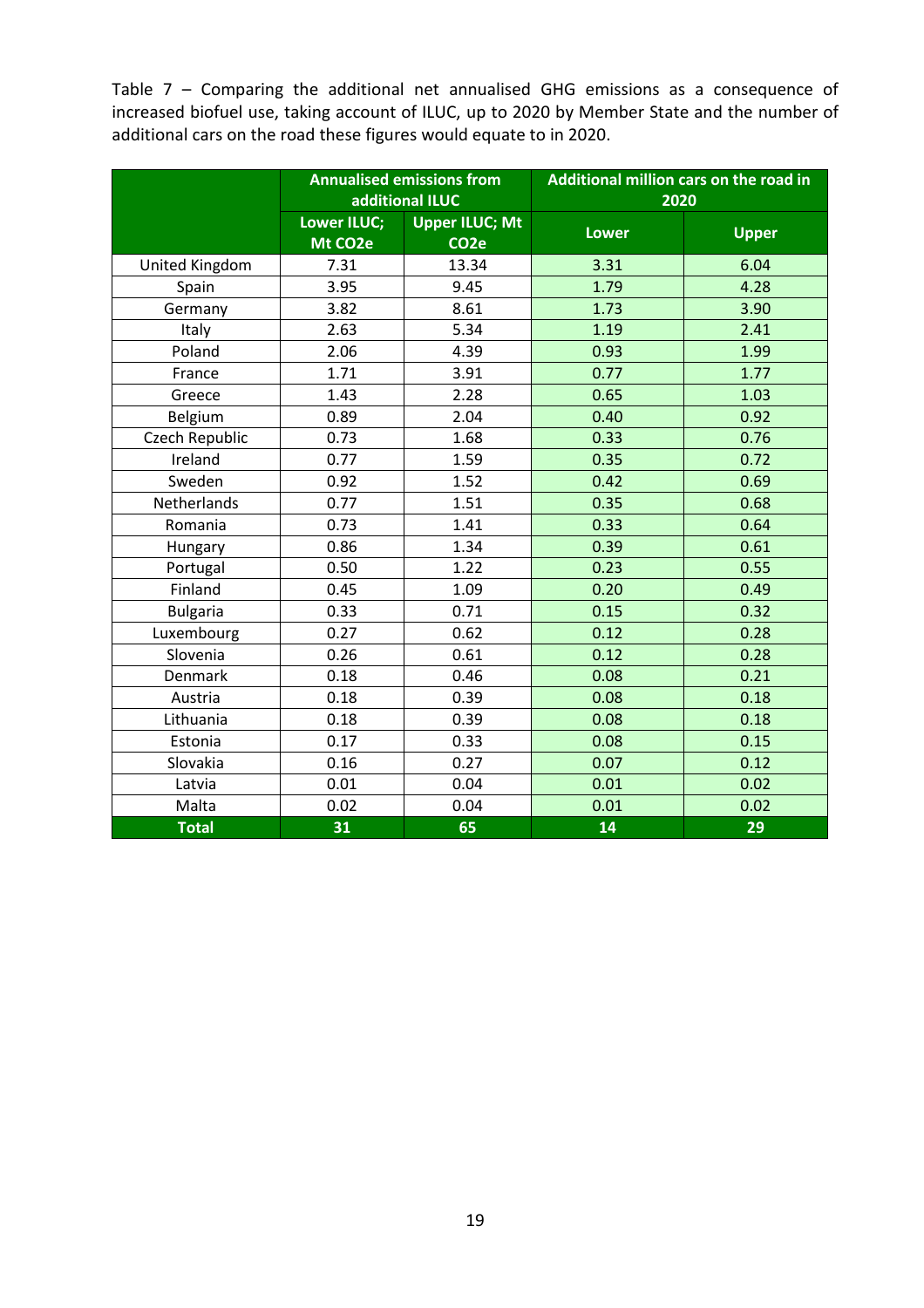Figure 7 –The proportion of 2007 GHG emissions from transport that would be accounted for by the annualised, additional emissions from increased biofuel use, taking account of ILUC. The Member State figures are compared to the overall value for the 27 Member States reviewed to provide a basis for comparison. The position of a Member State will depend on both the level of ILUC associated emissions and the scale of transport emissions in 2007.



Figure 8 – The per capita additional  $CO<sub>2</sub>$  emissions from increased biofuel use, taking account of ILUC, per Member State based on the **upper** estimates of additional emissions. This graph demonstrates which Member States are above and below the overall average for the 27 countries reviewed in terms of per capita impact.

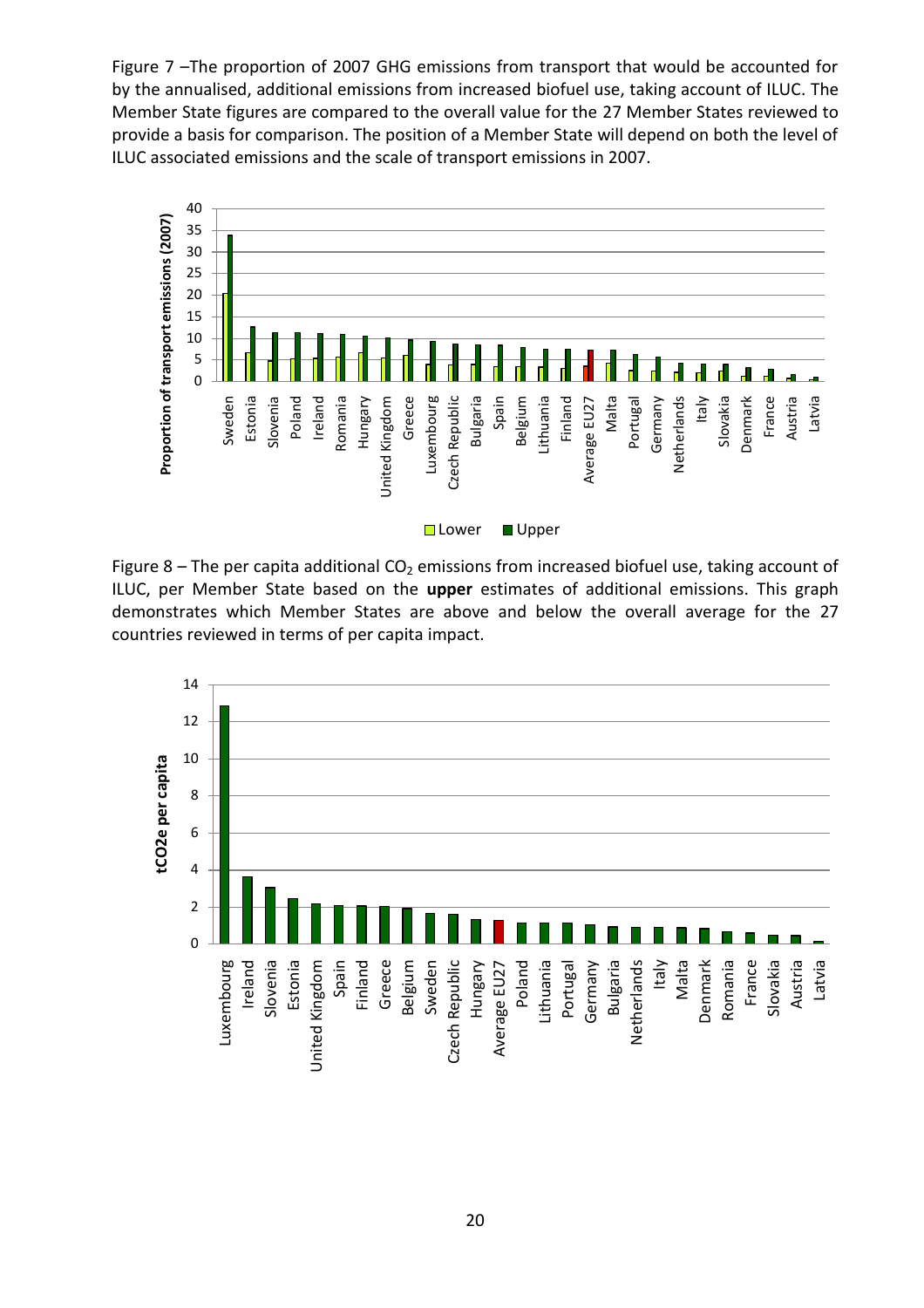### <span id="page-20-0"></span>**8. Conclusions**

This study shows that the 27 Member States examined are predominantly anticipating the use of conventional biofuels to deliver their 2020 renewable transport target under the RED, requiring an additional 17.2 Mtoe of biofuels compared to 2008 levels. As a consequence of this expanded use of conventional biofuels, an area of between 4.7 and 7.9 million ha of ILUC will occur.

Assuming there is no further action taken to address ILUC, the major increase in the use of conventional biofuels and the consequent change in land use is calculated to lead to between 50 and 83 million tonnes of  $CO<sub>2</sub>$  equivalent being released on an annualised basis to 2020. Even when the GHG emission savings required under the RED sustainability requirements for biofuels are taken into account, rather than aiding climate change mitigation up to 2020, the use of these biofuels would lead to the production of additional net GHG emissions compared to current fossil fuel use. As a consequence the use of these additional conventional biofuels cannot be considered to contribute to the achievement of EU climate change policy goals.

Not only does this study suggest that ILUC associated with the reported additional use of conventional biofuels up to 2020 would lead to additional GHG emissions in 2020, the additional quantities of emissions are substantial. Using the method adopted in this study these net emissions are estimated to range from 31.3 to 64.6 MtCO2e on an annual basis up to 2020. Indeed, this estimate would represent emissions 80.7 to 166.6% worse than would be delivered from continued reliance on fossil fuels in the transport sector. These results clearly depend upon the assumptions adopted within this study, primarily the level of ILUC associated with the use of conventional biofuels and the level of GHG emissions associated with land use change.

Given ongoing uncertainties about the location and consequences of ILUC, every effort was made to adopt the most appropriate assumptions based on the evidence available at the time of drafting. The key assumptions and the rationale for them are set out transparently throughout the report. These assumptions could be improved through better knowledge of the types of feedstock to be used for biofuel production and likely locations of supply, providing a better understanding of likely displacement effects. Hopefully this will become available in due course. It will also be important to seek greater consensus over the assumptions and parameters to be applied during modelling and application of the predicted levels of biofuel use up to 2020 and the ILUC impacts.

Nonetheless, the level of uncertainty is diminishing. *Sensitivity analysis completed during the work demonstrates that the overarching message of failure to deliver GHG savings from conventional biofuel use remains the same even when far lower estimates of ILUC and GHG emissions from land use change are applied. This underlines the need to address the question of ILUC associated with biofuel use as a priority.* The current evidence clearly points to ILUC emissions undermining the arguments for the use of conventional biofuels as an environmentally sustainable, renewable technology. Moreover, this analysis raises questions about the appropriateness of anticipated conventional biofuels use by the Member States up to 2020. In addition to action on ILUC, the GHG consequences of biofuel use could be reduced substantially by focusing increased effort on alternative routes for delivery of the 2020 targets, for example by greater efficiency savings in the sector and increased emphasis on the use of advanced biofuels.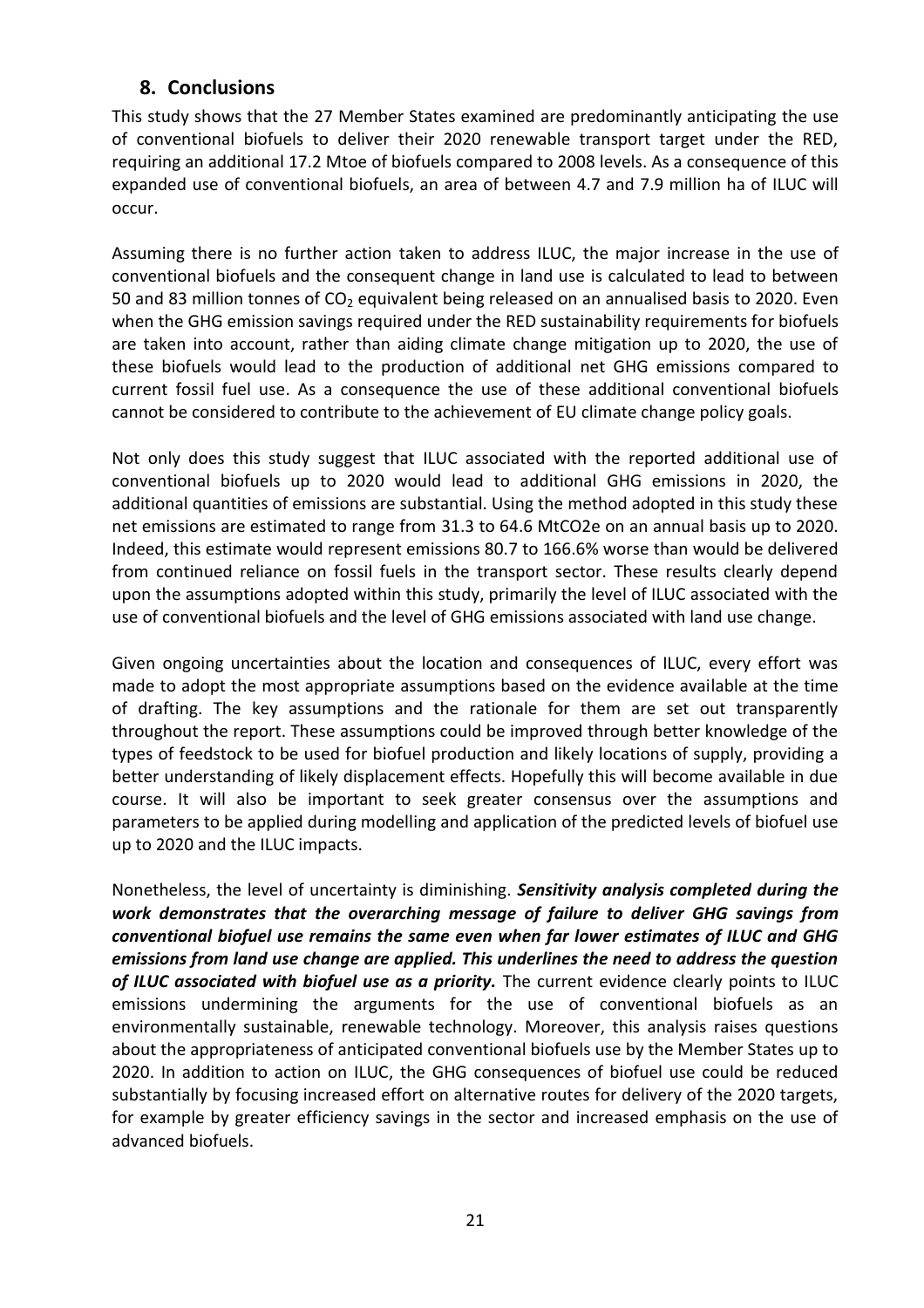<span id="page-21-0"></span>**9. Annex**

### **Glossary of Terms and Abbreviations**

- Advanced biofuels Also known as second generation fuels, in the context of this study these are defined as the types of biofuels specified under Article 21.2 of the RED as counting as double towards the achievement of the 2020 targets. These include biofuels produced from wastes, residues, non-food cellulosic material, and ligno-cellulosic.
- Arable land Defined by the Food and Agriculture Organization of the United Nations (FAO) as: land under temporary agricultural crops (multiple-cropped areas are counted only once), temporary meadows for mowing or pasture, land under market and kitchen gardens and land temporarily fallow (less than five years). The abandoned land resulting from shifting cultivation is not included in this category.
- Biofuels versus bioliquids Within the RED bioliquids are defined as liquid fuel for energy purposes other than for transport, including electricity and heating and cooling, produced from biomass; where as biofuels are defined as liquid or gaseous fuel for transport produced from biomass.
- CO2e Carbon dioxide equivalent, used as a standardised metric for evaluating GHG impact.
- Conventional biofuels Also known as first generation fuels, in the context of this study these are in essence produced from primarily food crops. This commonly includes maize, sugar cane, sugar beet, wheat, palm oil, oil seeds such as rape and soy.
- $Ha Hect$ are.
- Ktoe or Mtoe- Kilo Tonnes of Oil Equivalent or Mega Tonnes of Oil Equivalent, ie 1 thousand or 1 million tonnes – used as a standard metric for evaluating energy use.
- MJ Megajoules.
- NREAP National Renewable Energy Action Plan dossier specified in the RED within which Member States must report on how they propose to meet the 2020 targets for renewable energy and renewable transport fuels.
- RED Renewable Energy Directive Directive 2009/28/EC of the European Parliament and of the Council of 23 April 2009 on the promotion of the use of energy from renewable sources - [http://eur](http://eur-lex.europa.eu/LexUriServ/LexUriServ.do?uri=OJ:L:2009:140:0016:0062:EN:PDF)[lex.europa.eu/LexUriServ/LexUriServ.do?uri=OJ:L:2009:140:0016:0062:EN:PDF](http://eur-lex.europa.eu/LexUriServ/LexUriServ.do?uri=OJ:L:2009:140:0016:0062:EN:PDF)

#### **Calculations - Conversion Methodology**

The conversion factors used for calculating the scale of ILUC in hectares were divided into upper and lower factors for both bioethanol and biodiesel. These were then combined to provide the overall ILUC figures for biofuels up to 2020. The basis for determining the conversion factors within this study was the comparative study completed by the JRC in which various models developed to assess ILUC were reviewed. This included outputs from key EU based and international modelling teams who have developed economic models to determine the extent to which land use will change as a consequence of increased demand for biofuel feedstock commodities. The JRC asked the modelling teams to run four standardised scenarios intended to imitate different types of increase in demand for biofuel feedstocks aimed at understanding the consequent scale of land use change. The models assessed by the JRC were AGLINK-COSIMO (from OECD), CARD (from FAPRI-ISU), IMPACT (from IFPRI), G-TAP (from Purdue University), LEI-TAP (from LEI) and CAPRI (from LEI). In addition there is also the IFPRI – MIRAGE model considered separately from the JRC analysis. At the time of drafting, however, concerns regarding the assumptions adopted in this particular model combined with the fact that the results are very substantially lower than for all other studies meant that it was not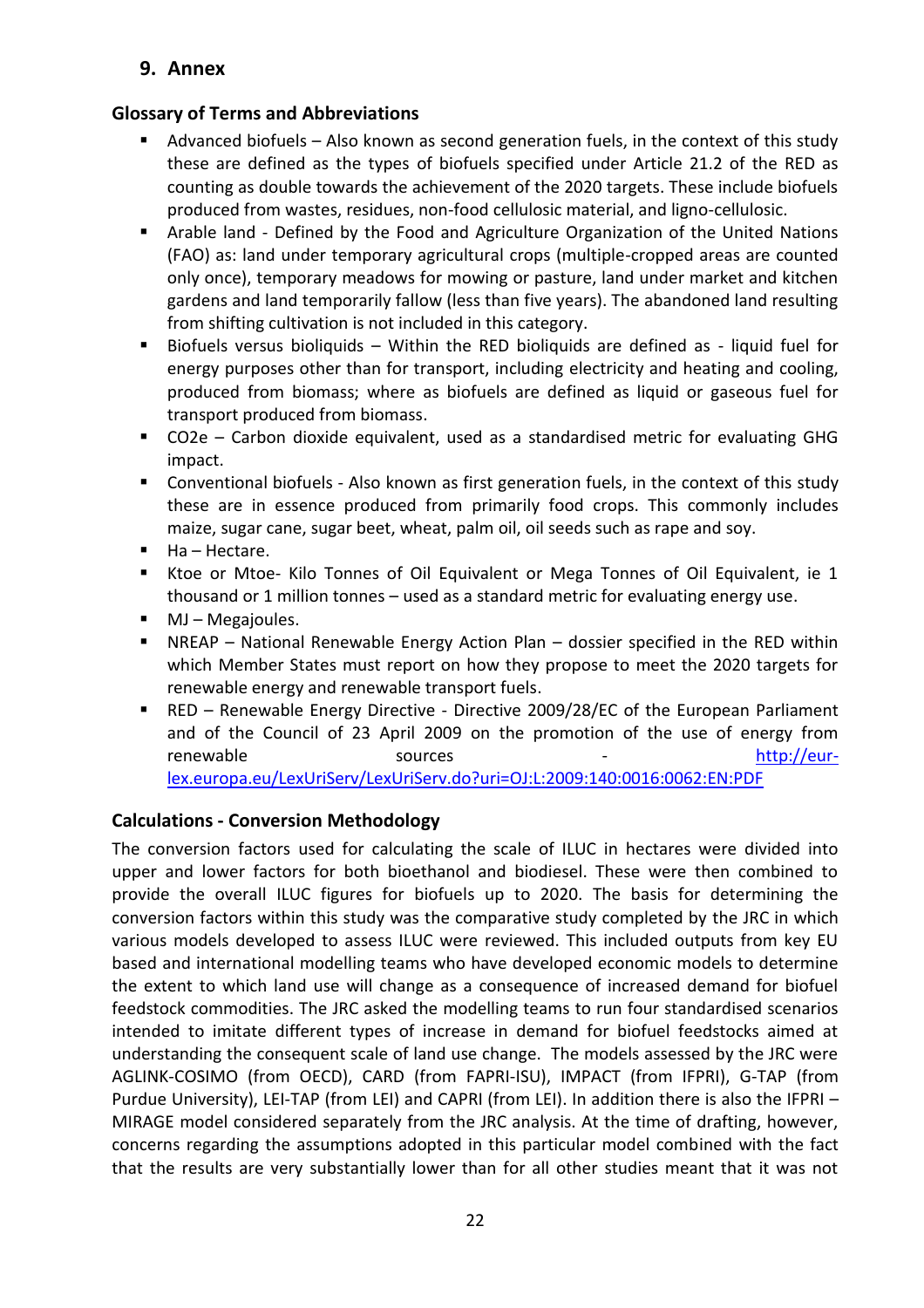adopted as a basis for the analysis in this report. It should, however, be noted that the results from the IFPRI model were subsequently used in order to inform the sensitivity analysis.

Despite attempts to standardise the scenarios the models assessed by JRC produced a variety of results and as a consequence a potential range of ILUC conversion factors that could be applied. This is a result of the variable assumptions applied within the models assessed. To determine the most appropriate ILUC conversion factors for use in this study IEEP evaluated the different model assumptions and likely reliability in consultation with experts from the JRC and with reference to other studies completed on this issue (ie work by Ecofys). Based on this assessment the following judgements were made in order to determine the most appropriate conversion factors for both biodiesel and bioethanol fuels, which were then applied within this exercise.

It should be noted that while the modellers were asked to run certain scenarios for biofuel usage in 2020 none of these fully represented the likely mix of feedstocks used in the EU in 2020. Instead the only way to enable comparison was to shock the models to specify increased demand for specific commodities rather than the whole range likely to be used to produce additional biofuels. As a consequence separate ILUC factors emerged primarily for EU produced biodiesel from oil seeds, palm oil from Indonesia, wheat bioethanol from the EU and corn ethanol for the US. These were taken into account when determining the most appropriate conversion factors for use in this work.

- **Biodiesel** – for biodiesel the conversion factor selected as the lower bound was the AGLINK factor for EU production of biodiesel from oil seeds, while the upper bound was selected as the CARD/FAPRI factor for EU production of biodiesel from oil seeds. Other higher estimates, for example from LEI-TAP for EU produced biodiesel, were discounted, in this case as a consequence of concerns regarding the appropriateness of oil seed elements within the model.

These upper and lower factors selected were applied to all biodiesel, both imported and domestic production. This was justified on the basis of these appearing, within model results identified for the JRC and within other exercises, to be largely similar to the anticipated ILUC impact of palm oil production, based on the change in production area. It should be noted that the output from the G-TAP model for palm oil was much lower than for other estimates, this is considered to be a consequence of over estimates in likely yield increases and this figure was, therefore, discounted.

- **Bioethanol** – For domestic EU production of bioethanol the lower bound selected was based on the figures for EU produced wheat based ethanol from the AG LINK model. The upper bound selected was the equivalent scenario from the G-TAP model. Other estimates from IMPACT, for example, were discounted because of concerns regarding elasticities and assumptions relating to reductions in food consumption leading to a low ILUC estimate. It should be noted that the JRC considers outputs from G-TAP to be more accurate than for other models in terms of bioethanol impacts, this is because of the differentiated way this model takes into account yields on converted land by factoring in a frontier yield effect.

Unlike biodiesel for bioethanol there is likely to be a significant difference between the ILUC impact of domestically produced and imported bioethanol. This is because large proportions of ethanol imports are anticipated to be produced from sugar cane and in a number of studies sugar cane's ILUC impact has proved to be lower than for other crops.